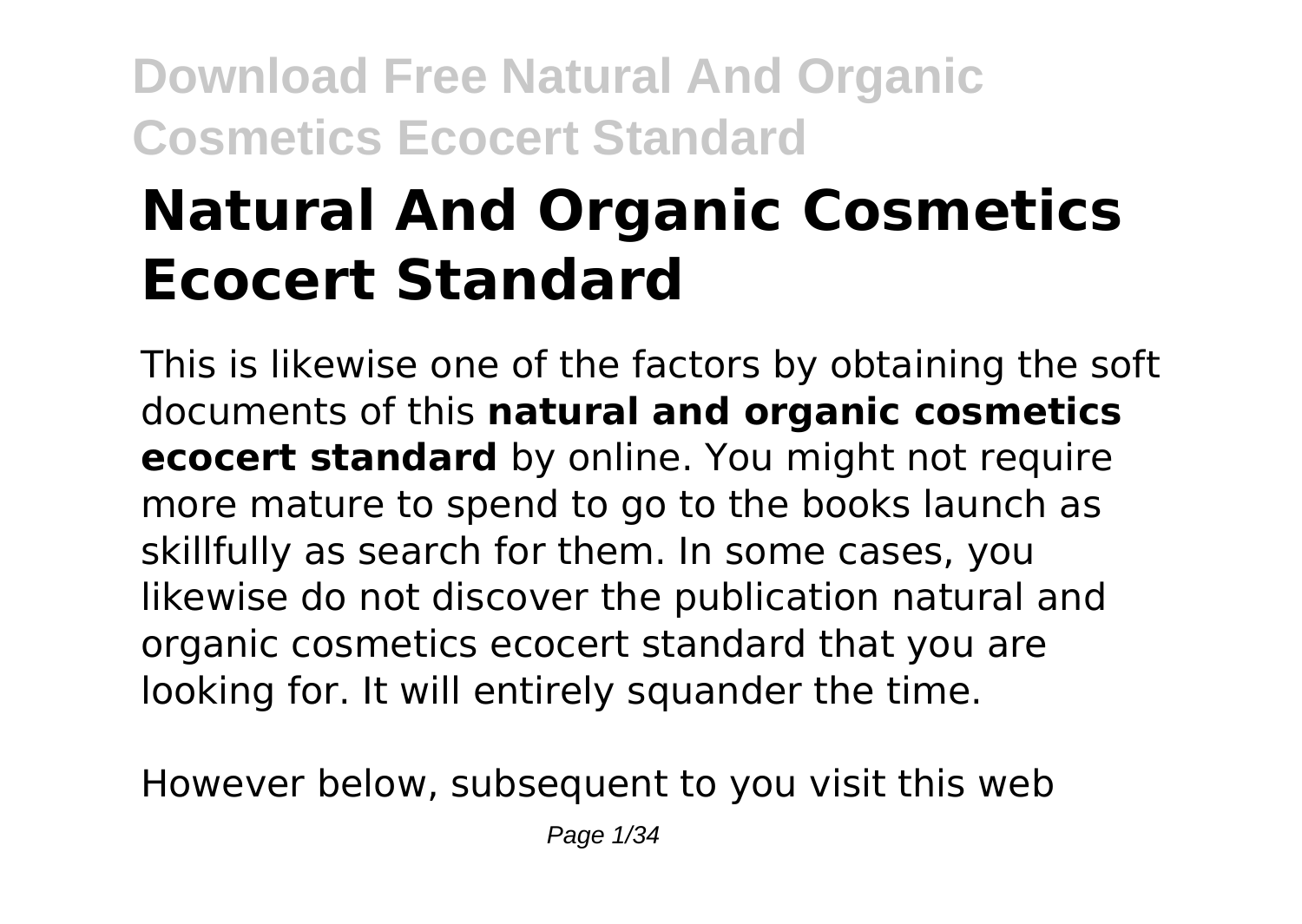page, it will be fittingly definitely easy to acquire as with ease as download lead natural and organic cosmetics ecocert standard

It will not put up with many period as we accustom before. You can complete it though work something else at home and even in your workplace. so easy! So, are you question? Just exercise just what we provide under as competently as review **natural and organic cosmetics ecocert standard** what you afterward to read!

**ECOCERT and natural and organic cosmetics Are your cosmetics REALLY organic** Look inside the A-Page 2/34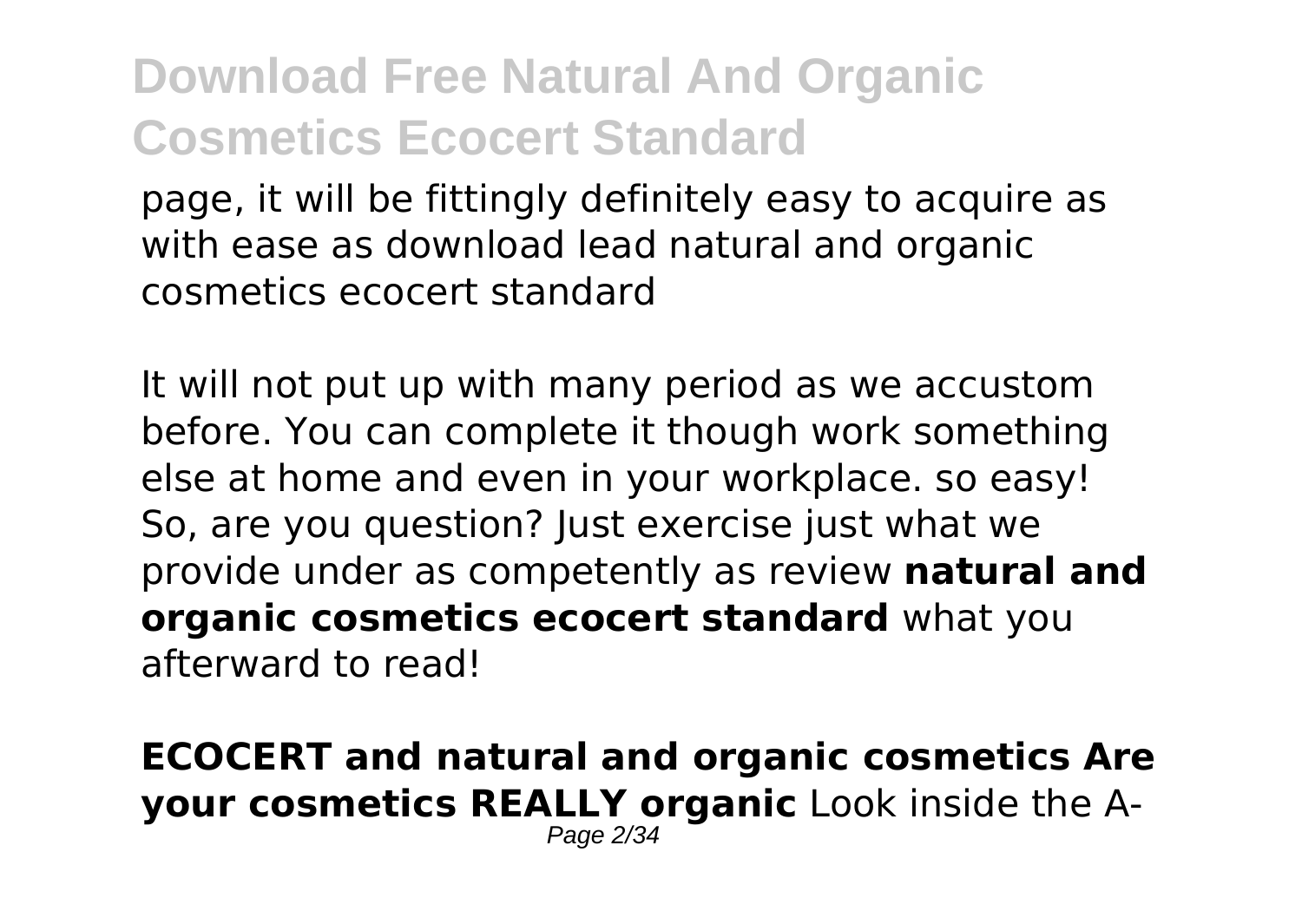Z of Natural Cosmetic Formulation book Ecocert presentation *Discover our book: A-Z of Natural Cosmetic Formulation About Cosmos \u0026 ECOCERT by Juicy Chemistry How to Read an INCI List // Natural and Organic Skincare Labels LIST OF BEST NATURAL PRESERVATIVES FOR LOTIONS, HAIR PRODUCTS AND ORGANIC COSMETICS* Cosmos standards *Start Your Own Natural \u0026 Organic Skincare Business - Step 20: Organic Certification* How does ECOCERT control your raw materials? Modern Cosmetics - Book Review: Live Stream *How To Start Your Own Brand • Behind The Scenes of KraveBeauty : Money, Product Development, Design* Steps to Organic Certification How to Make a Tuberose \u0026 Page 3/34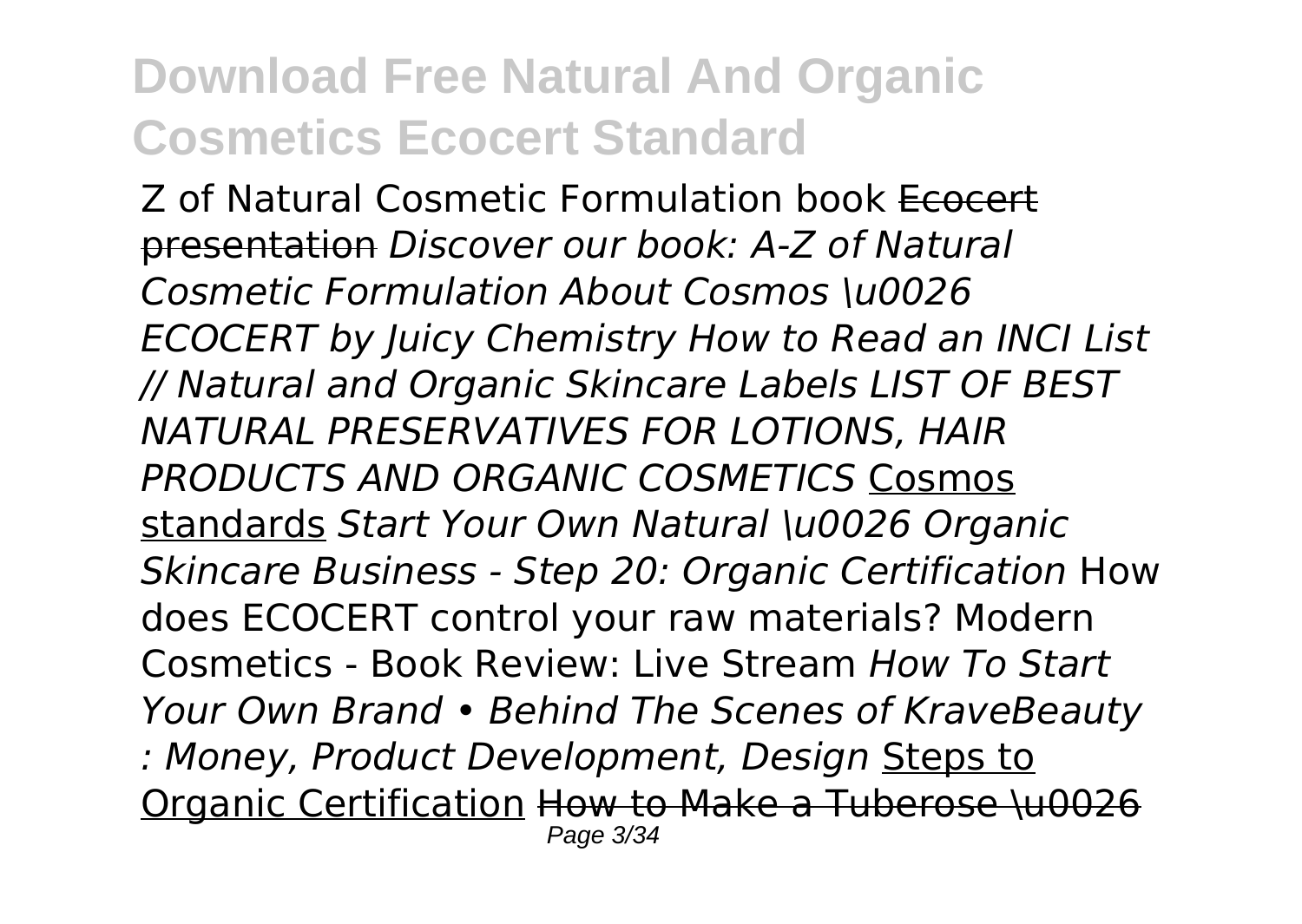Neroli Whipped Body Butter **Huge Ingredient Haul / Natural and Organic Skincare Formulation** Lab

Series: Formulating 101 | Prolific Gabrielle How To Formulate A Foundation | by Kobo Products Inc. 5 Cosmetic formulation mistakes

Start Your Own Natural \u0026 Organic Skincare Business - Step 3: Upsell \u0026 Cross-sell

1. What does Natural Skincare mean?**How to Start a Natural Products Business - Lessons Learned** *Skin Care Formulation 101: Ingredient Categories* Diploma in Organic Skincare Formulation**How to formulate organic skincare Asia in the global market for natural \u0026 organic cosmetics** EP37. Do you need to be a Cosmetic Chemist to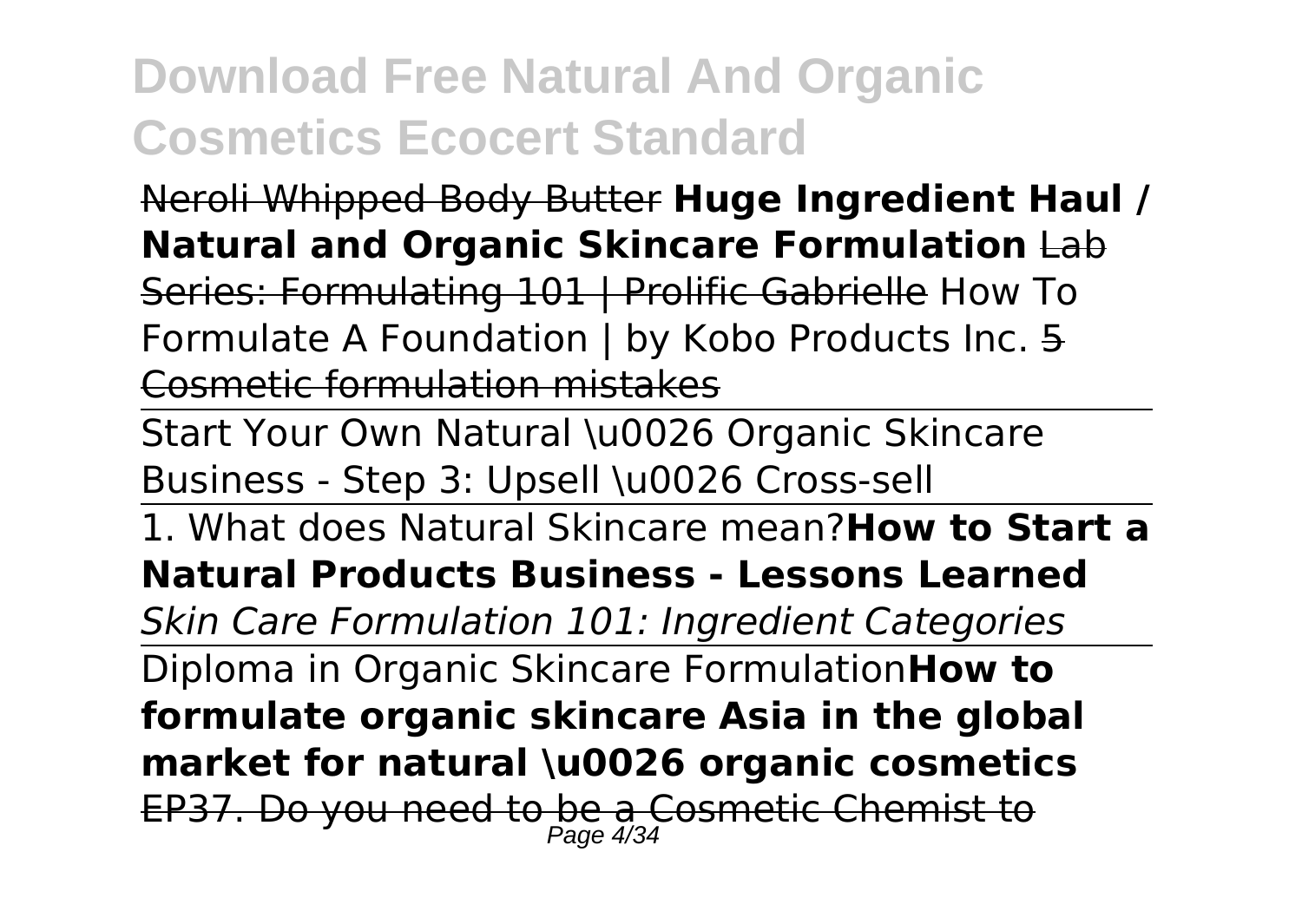Formulate Skincare? Virtual Book Launch - Certification of Natural And Organic Cosmetics, The Inside Story. Create Cosmetic Formulas - Make organic formulas #MaryKay Naturally Skincare unboxing and review Natural And Organic Cosmetics Ecocert

On average, Ecocert certifies products contain 99% ingredients of natural origin. Promoting Organic A beauty care product is COSMOS ORGANIC certified only if: 95% minimum of the plants it contains are organic ; At least 20% of organic ingredients are present in the total formula (10% for rinse-off products) Note: water or minerals are not regarded as "organic" for they are not from agriculture.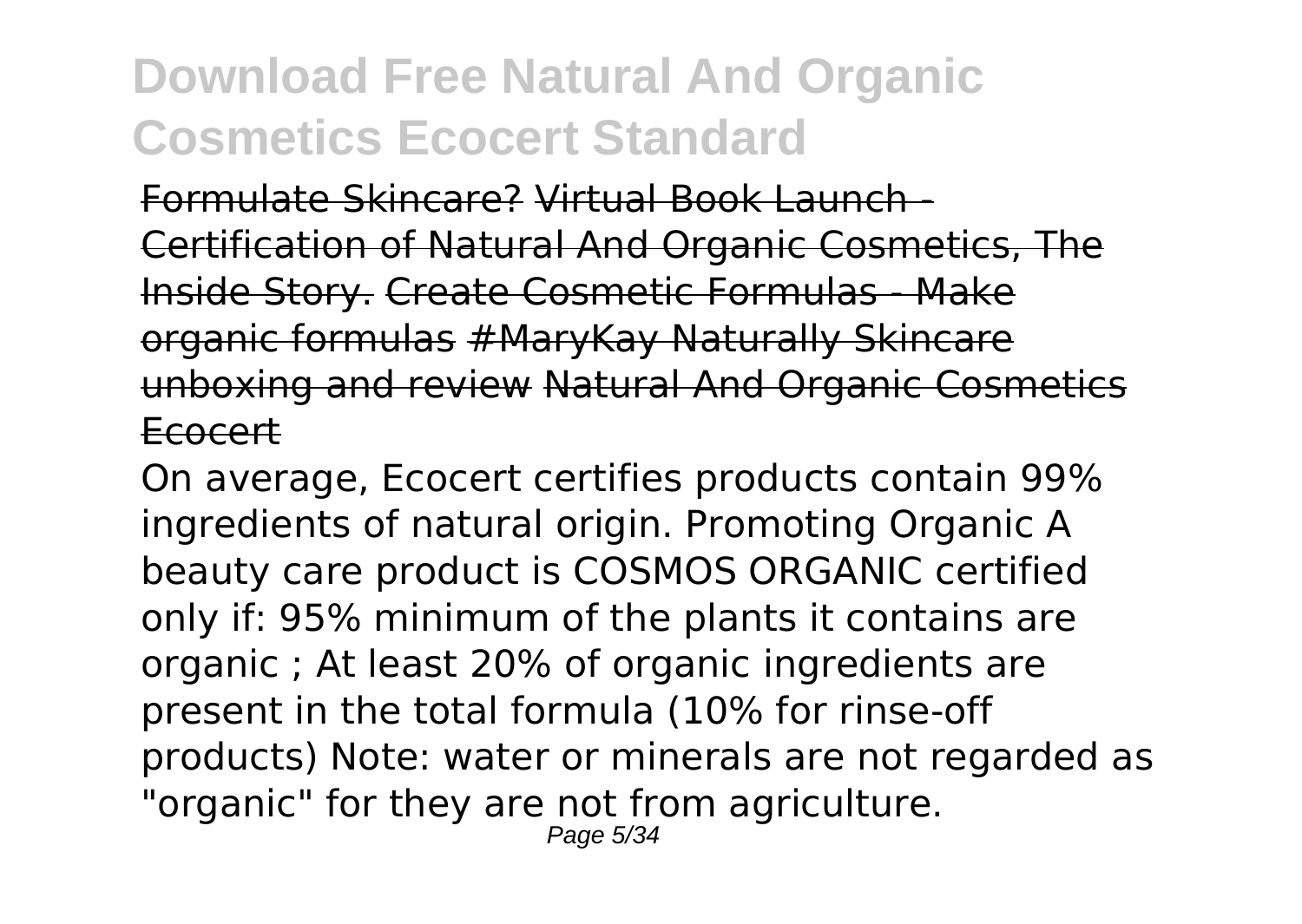#### COSMOS certification (organic or natural cosmetics) | Ecocert

As world leader in natural and organic cosmetic certification, the Ecocert trademark is synonymous with guarantee. In order to manage the risks and initiate a progress strategy, Ecocert offers recognized standards in organic and natural cosmetics (COSMOS), in Fair Trade or Corporate Social Responsibility.

Certifications and Labels for Cosmetics (Organic and

...

Organic and Natural cosmetics Introduced in 2003, Page 6/34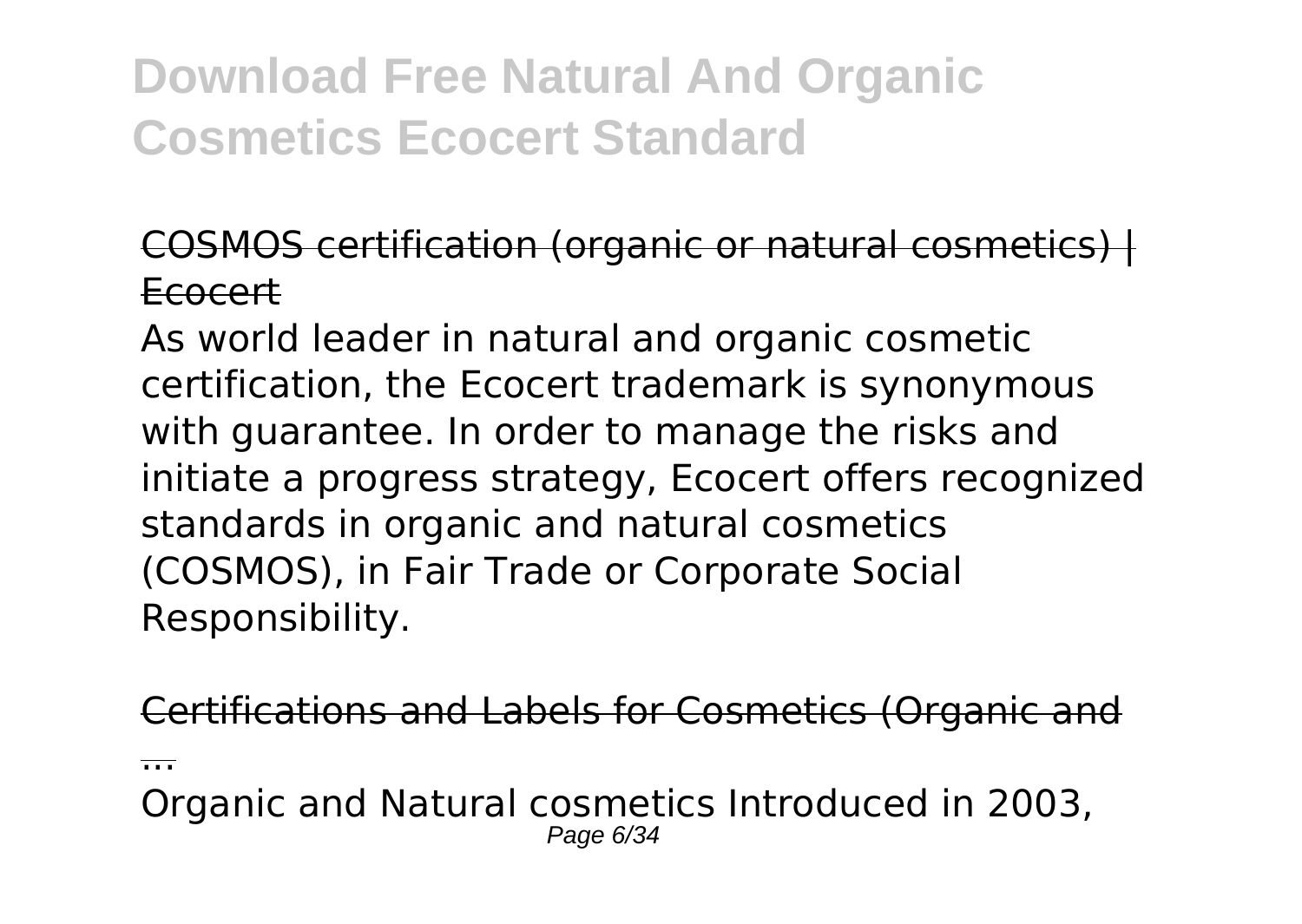the specification was drawn up in conjunction with all stakeholders in the value chain, i.e. experts, suppliers, manufacturers, distributors, consumers and development organisations. Ecocert currently supports and guides more than 1,000 companies through their certification processes.

Organic and Natural Cosmetics | Ecocert ICO Natural and organic cosmetics. Ecocert was the very first certification body to develop standards for "natural and organic cosmetics". Introduced in 2003, the specification was drawn up in conjunction with all stakeholders in the value chain, i.e. experts, suppliers, manufacturers, distributors, consumers and Page 7/34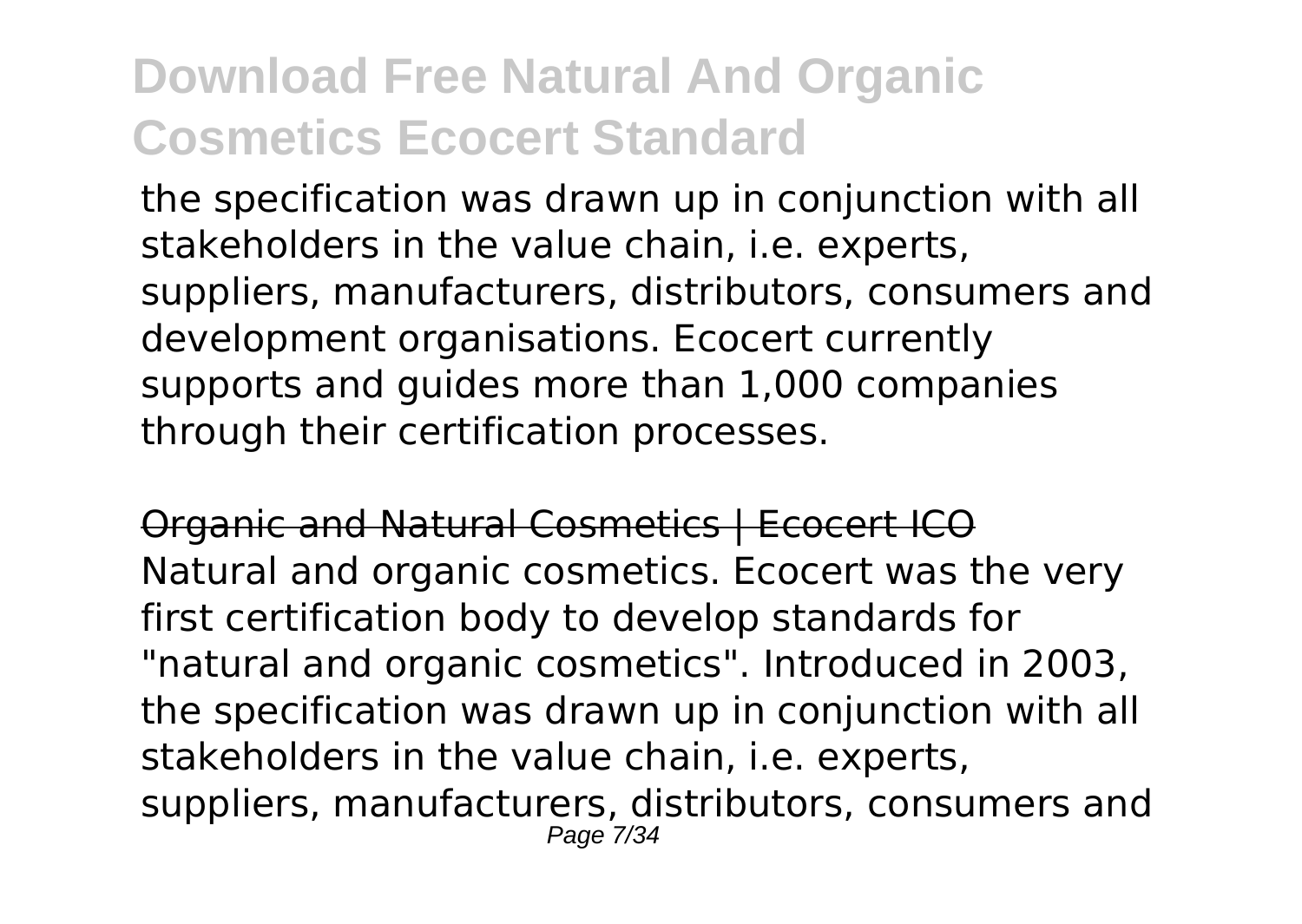development organisations.

Natural and organic cosmetics - Business Sectors - Ecocert ...

Discover our range of natural and organic products accredited with the ECOCERT - Cosmos Natural certification. Quality ingredients and value for your money. Free delivery from £42.90.

ECOCERT - Natural & Organic Skincare, Cosmetics & Makeup

Ecocert is a control and certification organization, leader in the cosmetic field. It certifies the naturalness and organicity of a product, focusing Page 8/34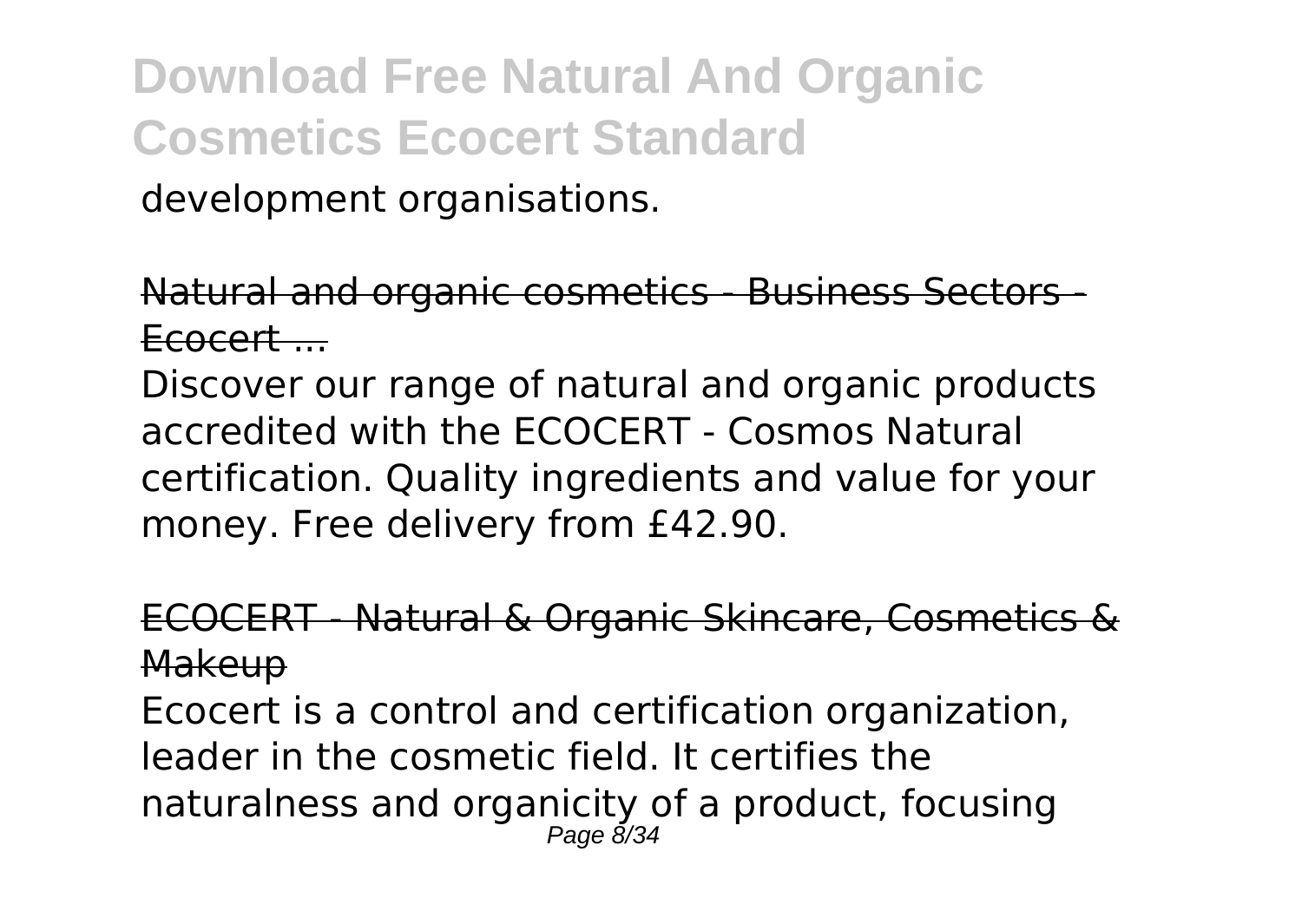primarily on its composition (ingredients, raw materials, formula). By developing its Natural and Organic Cosmetic standards, Ecocert has been a pioneer in defining a requirement level that is superior to the conventional regulations governing cosmetics, hereby guaranteeing the genuine practice of environmental respec throughout the production ...

ECOCERT, ORGANIC COSMETICS | GFL Skin care ECOCERT, an international active and independent inspection body with headquarters in France. Since 2002, it also inspects natural ingredients and natural and ecological quality of cosmetic products. Today ECOCERT is one of the best known labels in the field Page 9/34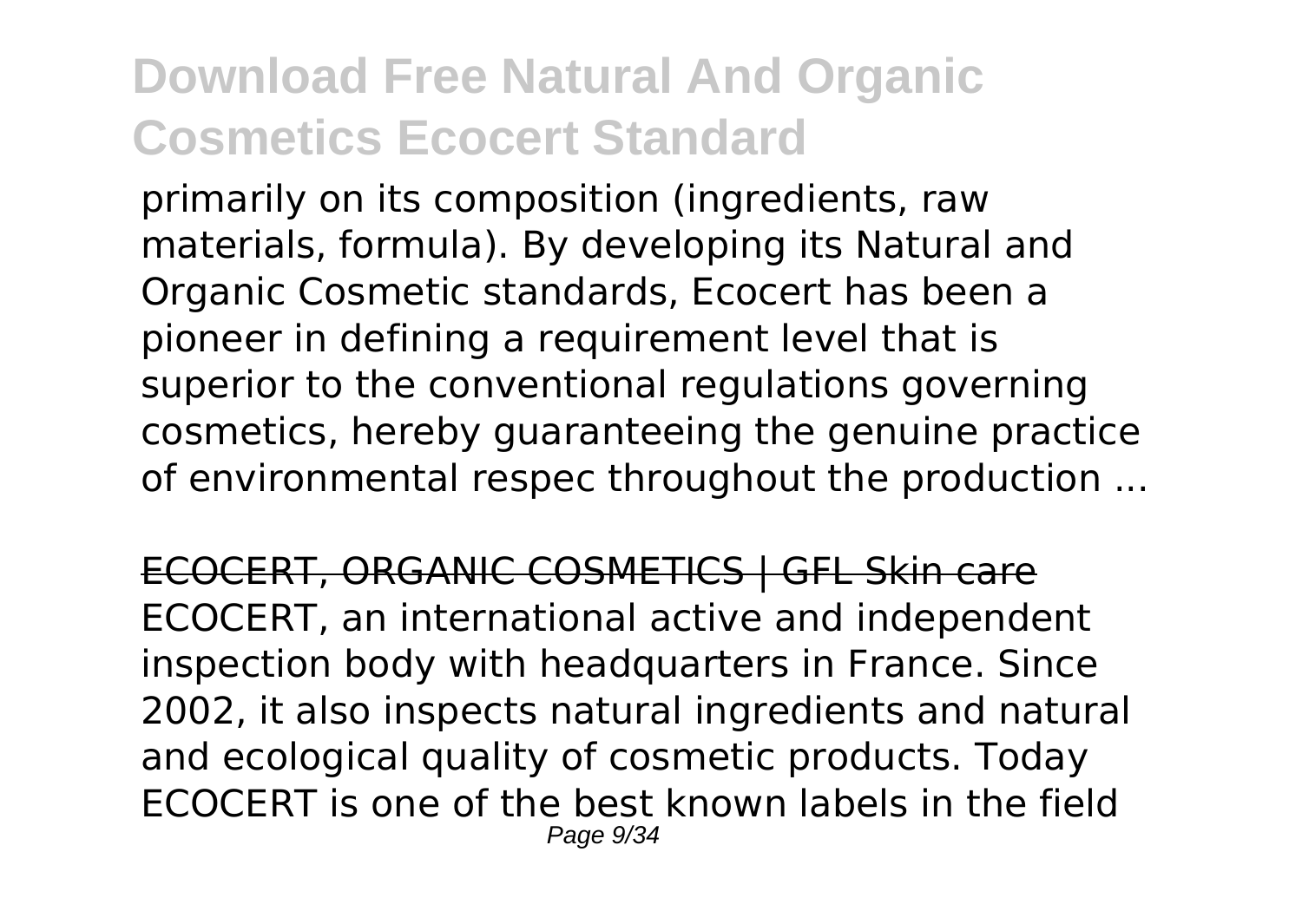of standardization regarding natural cosmetics.

ECOCERT Certified Natural Cosmetics - Ecco Verde Online Shop STANDARDS FOR NATURAL AND ORGANIC COSMETICS Within the framework of the Decree n° 95-354 of 03/30/95 relating to the certification of industrial products and services JANUARY 2003 Inspection and Certification ECOCERT S.A.S. Capital 1 226 200 Euros – B.P. 47 – 32600 L'ISLE-JOURDAIN Intra-Community VAT n° FR 614 339 68 187 / 00016

RDS FOR NATURAL AND ORGANIC COSM <del>- ecocert.in</del>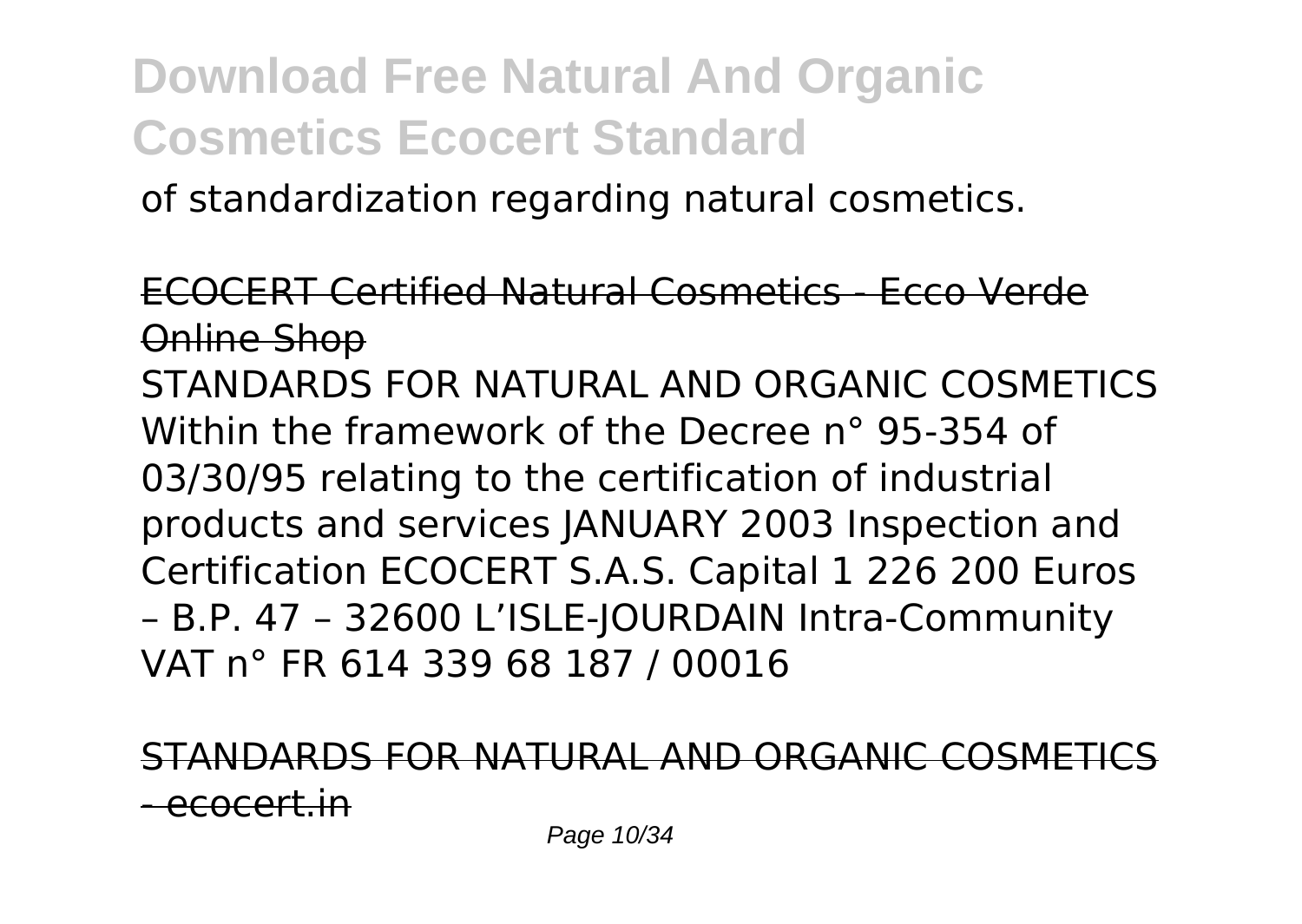However, the Soil Association together with four other EU partners (BDIH, Cosmebio, Ecocert and ICEA) developed a unified cosmetic standard known as the Cosmetics Organic and Natural Standard (COSMOS). COSMOS was developed because organic standards at the time were designed specifically with agriculture (i.e. food) in mind.

What's the Difference Between Organic and Natural? Organic and natural cosmetics. Organic and ecological textiles. Organic agriculture Europe. ... Organic Farming, at the core of Ecocert. Committed to Organic Farming since its creation, Ecocert is your ideal partner to assist you in achieving all your Page 11/34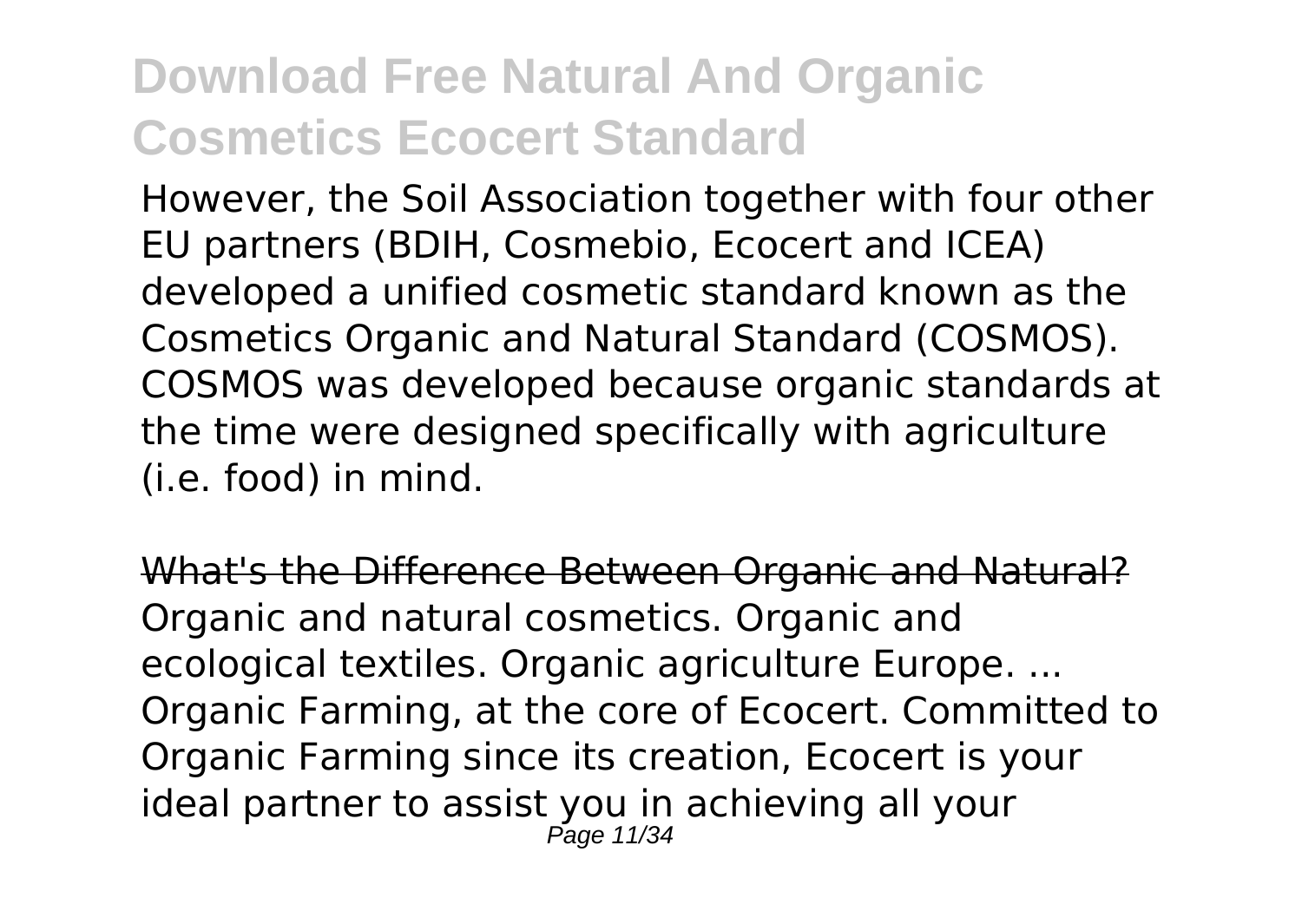organic projects ... Event • Cosmetics 2020-06-23. Discover the European virtual Edition of ...

Ecocert | Act for a more sustainable world ECOCERT was the very first certification organisation to develop standards for "natural and organic cosmetics" Introduced in 2003, the specification was drawn up in conjunction with all stakeholders in the value chain, i.e. experts, suppliers, manufacturers, distributors, consumers and development organisations.

Ecocert - Nat-ul Our experts assist you in the implementation and Page 12/34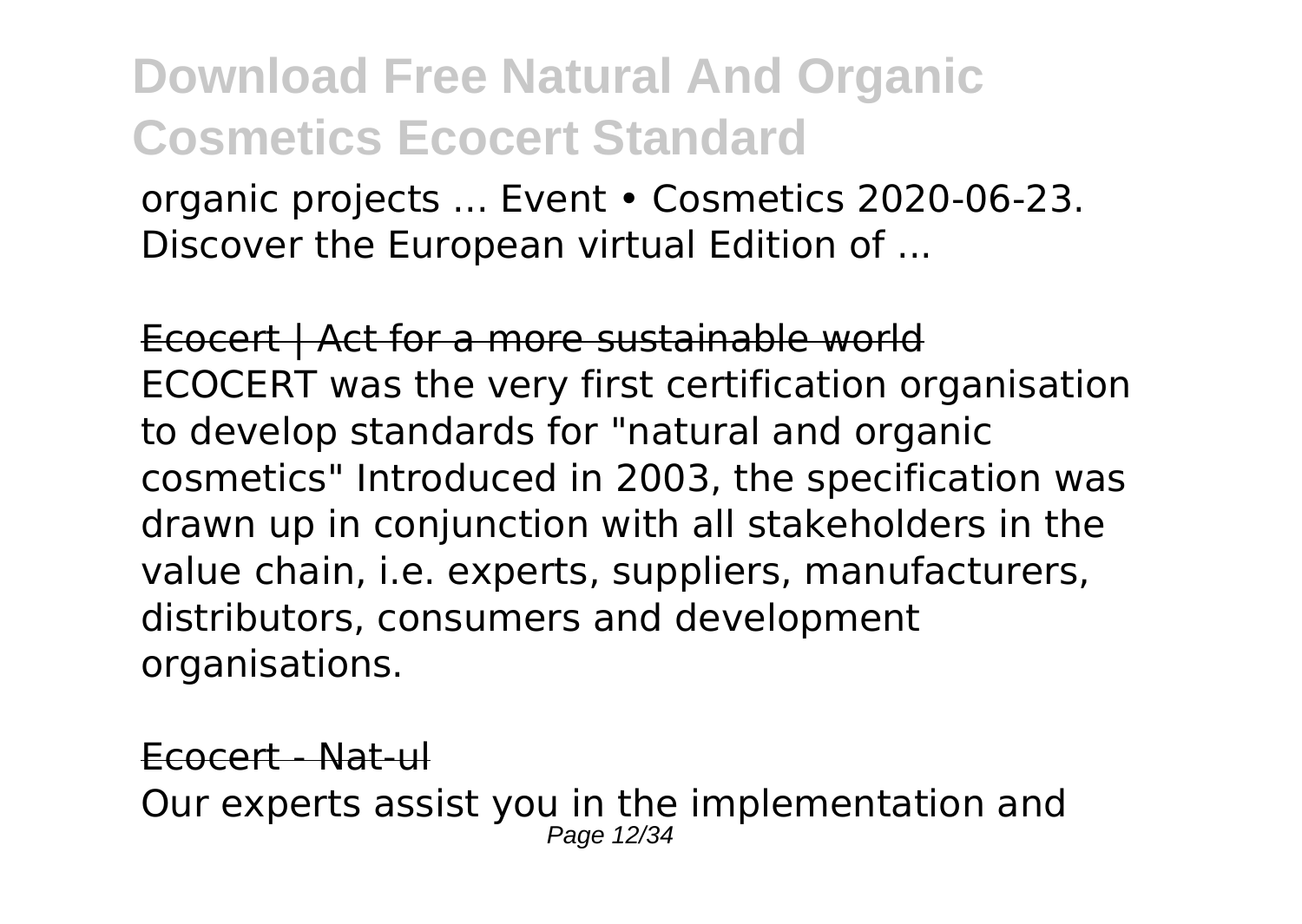promotion of your organic strategy across the agrifood, cosmetics and textile sectors, by means of our Consultancy, training and certification services in more than 130 countries.

#### Organic Agriculture | Ecocert

Founded in France in 1991, it carries out inspections in over 80 countries and sets the standard for natural and organic cosmetics worldwide, ensuring sustainability, environmentally friendly processes and products formulated without GMO, Parabens, Phenoxyethanol, Nanoparticles, Silicon, PEG, synthetic perfumes and dyes or animal-derived ingredients.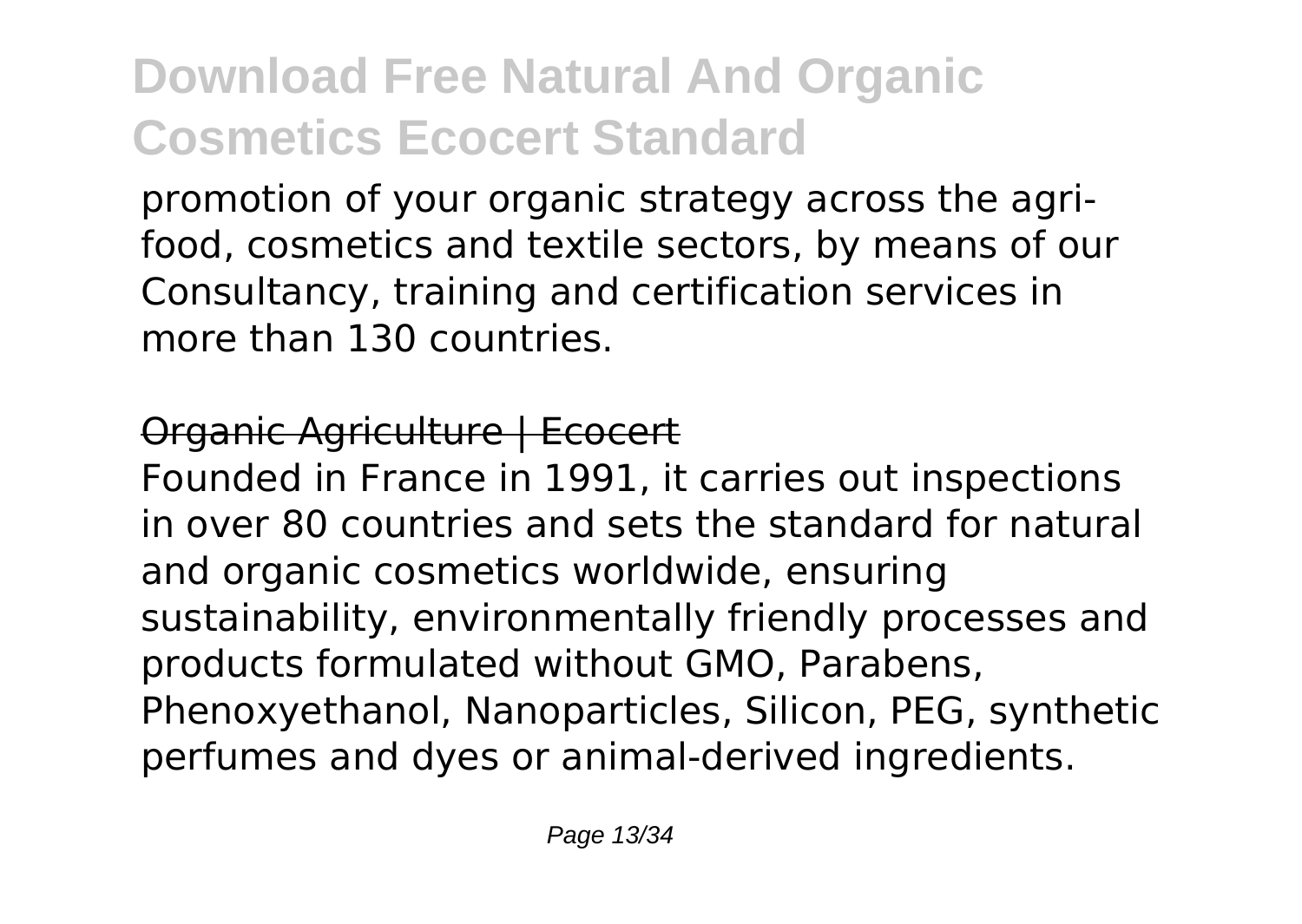### ECOCERT Certified Natural and Organic Beauty Products ...

There is a less crowded picture in North America with the United States Department of Agriculture National Organic Program (USDA NOP) and NSF ANSI 305 being the major organic standards, with the Natural Products Association (NPA) being to only real natural cosmetic standard to date. Organic standards exist in Australia and IBD in Brazil has organic and ecosocial standards but much of the rest of the world looks to Europe or the USA.

 $\alpha$  riew of the certification of natural and orga cosmetics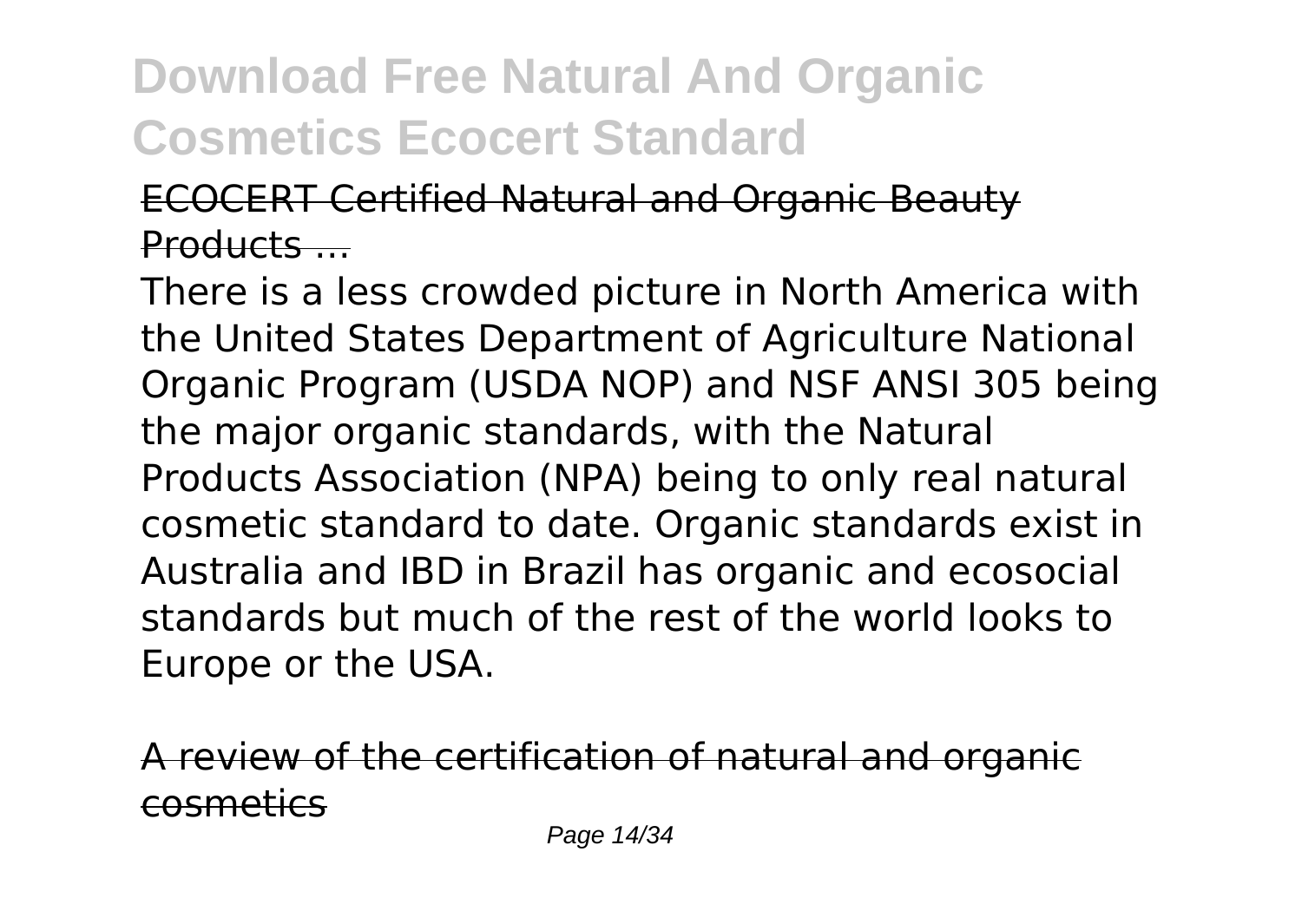Maximum 5% of synthetic ingredients among restrictive list. No environmental risky statement is authorized on the product. For the label Natural detergents made with Organic: Minimum 95% of ingredients are from natural origin. Minimum 10% of ingredients are organic. No risky statement is authorized on the product.

#### Eco-friendly cleaning and household products | Ecocert

The global organic cosmetics market - how ECOCERT certifies your natural and organic cosmetics.

#### COCERT and natural and organic cosme Page 15/3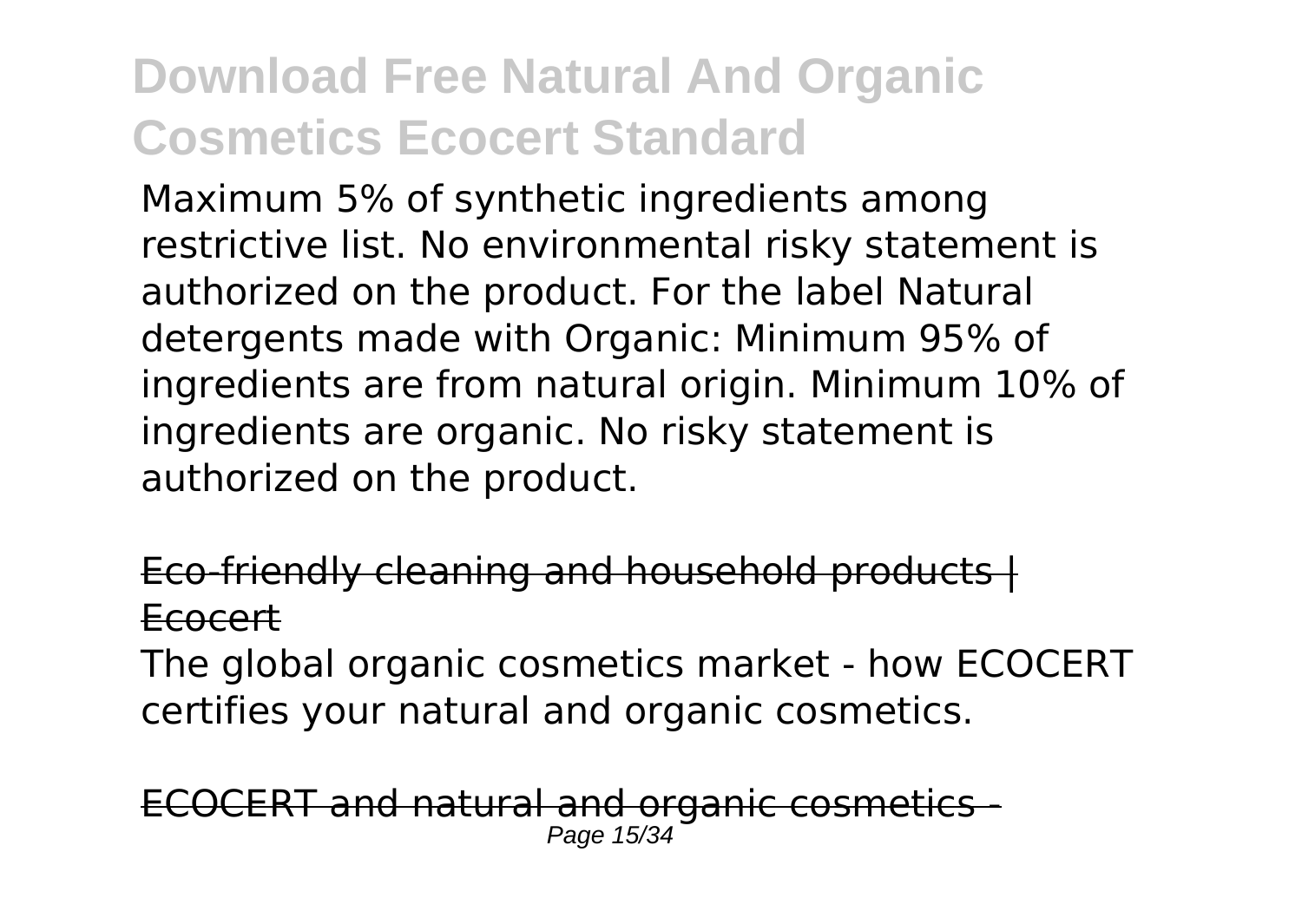#### YouTube

Founded in France 1991, ECOCERT specialized in the certification of organic agricultural products and was the very first certification body to develop standards for "natural and organic cosmetics. ECOCERT had become a benchmark in organic certification worldwide, winning the confidence of consumers and professionals.

About COSMOS & ECOCERT | KORA Organics Skincare cosmetics, including organic and natural ones, have become one of the major parts of the entire cosmetic market. According to 2017 consumer research conducted in the United States, more than Page 16/34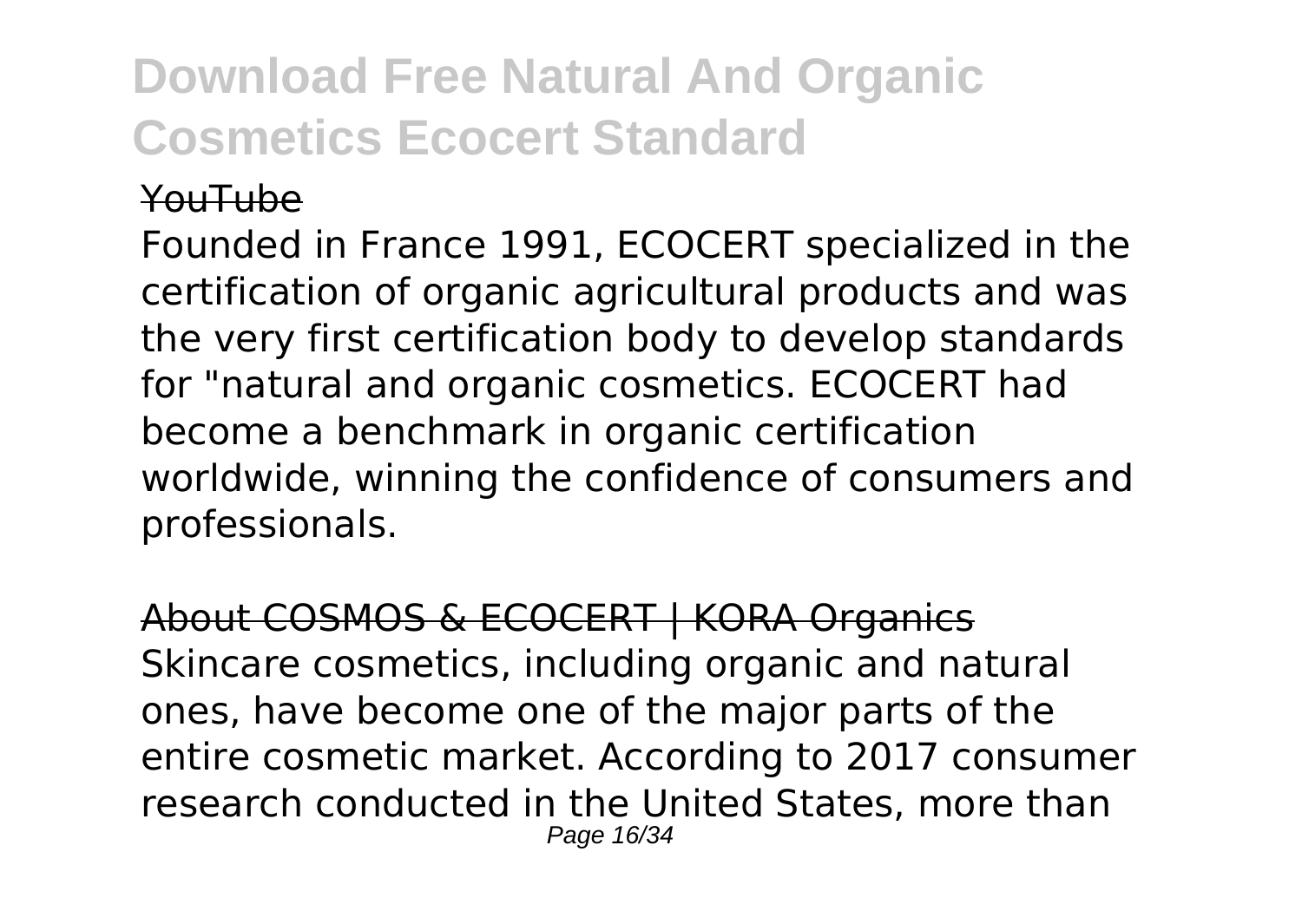half of consumers, both men and women, have purchased skincare cosmetics labelled as natural or organic.

Balanced coverage of natural cosmetics, and what it really means to be "green" The use of natural ingredients and functional botanical compounds in cosmetic products is on the rise. According to industry estimates, sales of natural personal care products have exceeded \$7 billion in recent years. Nonetheless, many misconceptions about natural products—for instance, what "green" and "organic" Page 17/34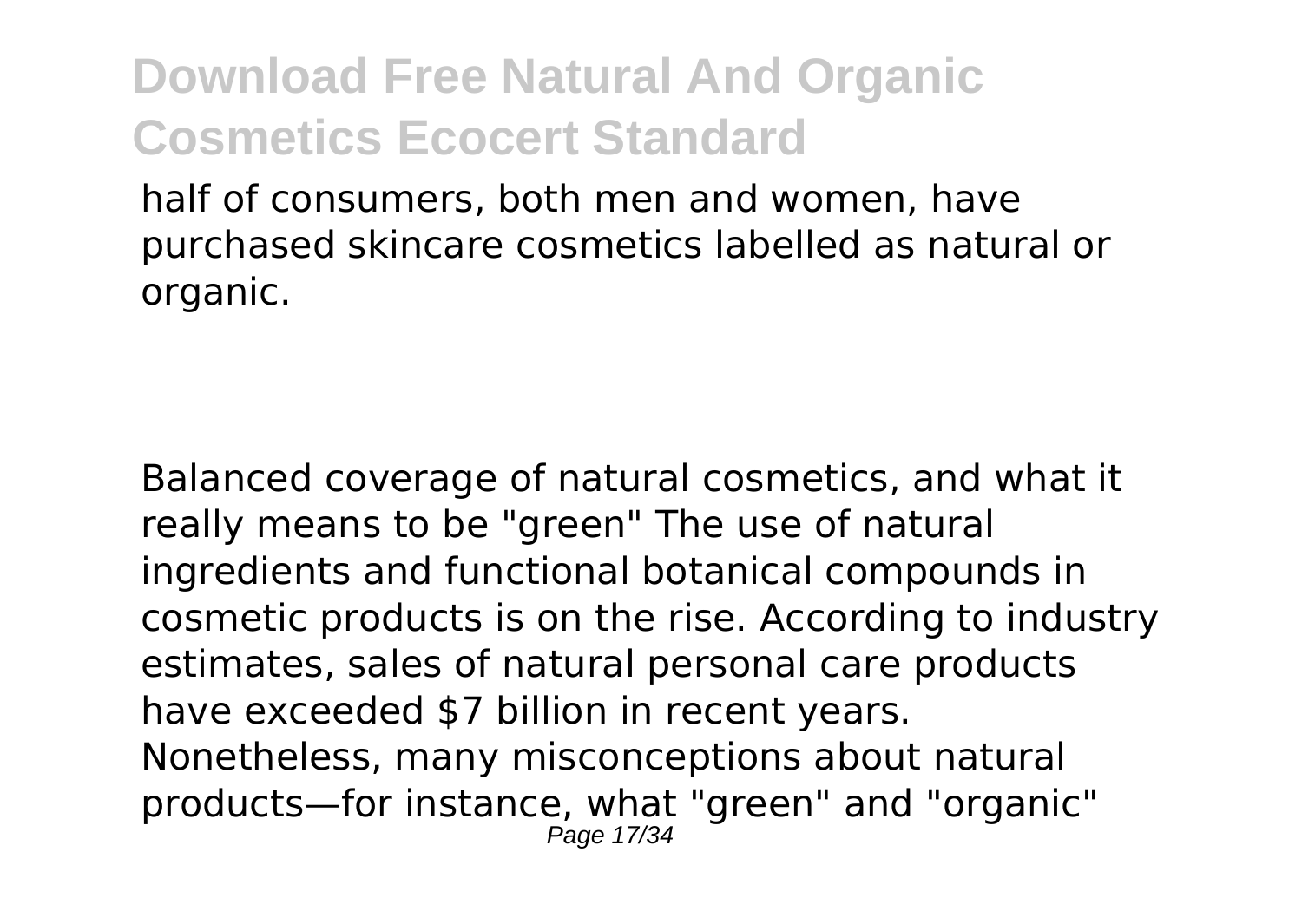really mean—continue to exist within the industry. Formulating, Packaging, and Marketing of Natural Cosmetic Products addresses this confusion head-on, exploring and detailing the sources, processing, safety, efficacy, stability, and formulation aspects of natural compounds in cosmetic and personal care products. Designed to provide industry professionals and natural product development experts with the essential perspective and market information needed to develop truly "green" cosmetics, the book covers timely issues like biodegradable packaging and the potential microbial risks they present, the use of Nuclear Magnetic Resonance (NMR) to identify biomarkers, and chromatographic methods of Page 18/34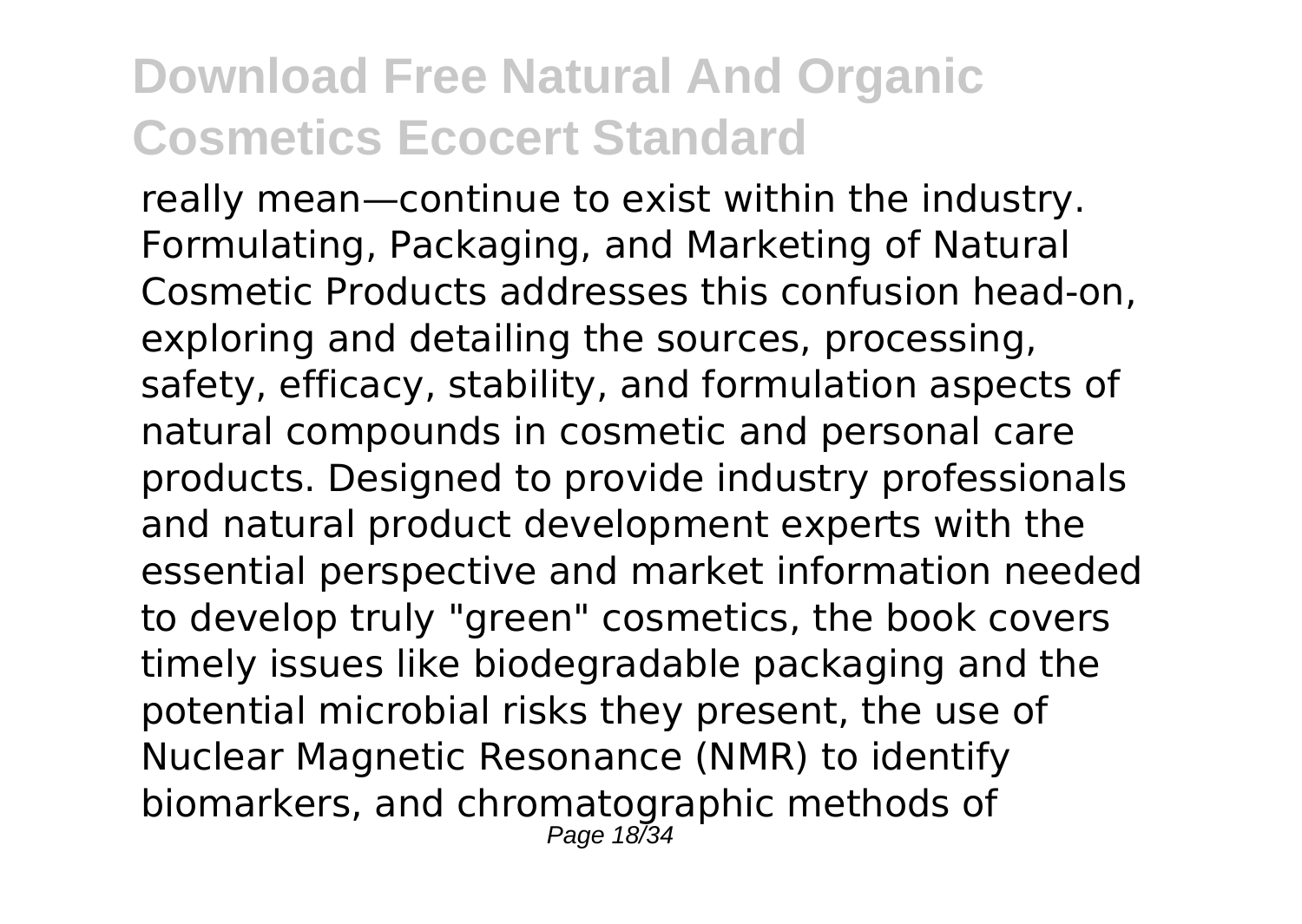analyzing natural products. A must-read for industry insiders, Formulating, Packaging, and Marketing of Natural Cosmetic Products provides the reader with basic tools and concepts to develop naturally derived formulas.

Recipes for 100+ natural beauty products and help understanding organic ingredients If you've spent hundreds of dollars looking for the perfect moisturizer, or shampoo, or anti-aging serum, but had no luck, then this book is for you. Written by a licensed pharmacist and expert healthcare professional, it contains not only more than 100 easy, all-natural recipes for face, hair, and body, it will also Page 19/34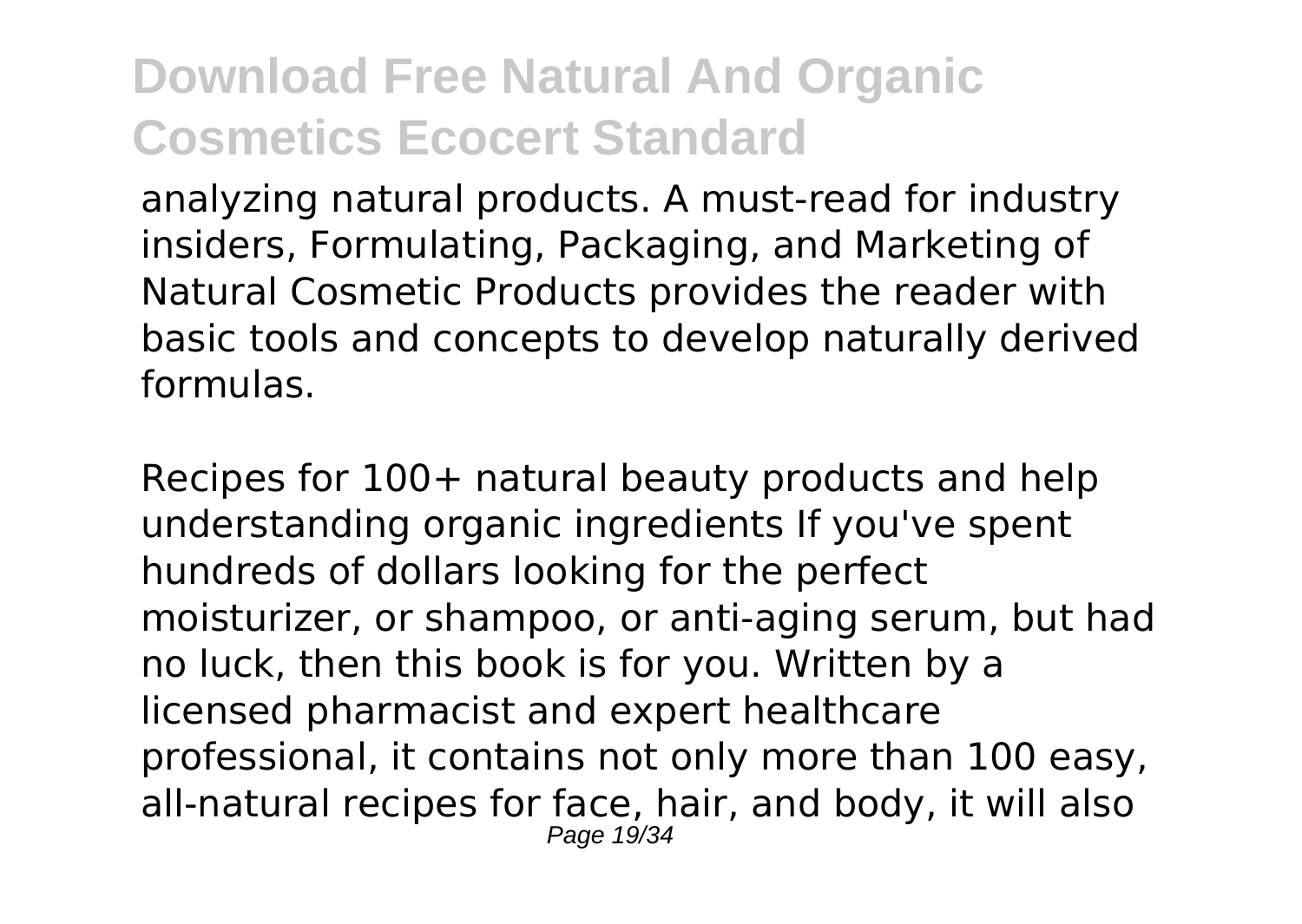help you to determine if a store-bought product is truly organic or natural by reviewing and explaining ingredients found in most of them. It's a comprehensive guide to understanding and making natural beauty products. Author Fifi Maacaron explains the basics, answers questions, and discusses techniques.

Sustainability has come to the fore in the cosmetics andpersonal care industry. Rising ethical consumerism and the need forresource efficiency are making cosmetic companies – small,independent firms to global giants – take steps towardssustainable development. Sustainability: How the Cosmetics Page 20/34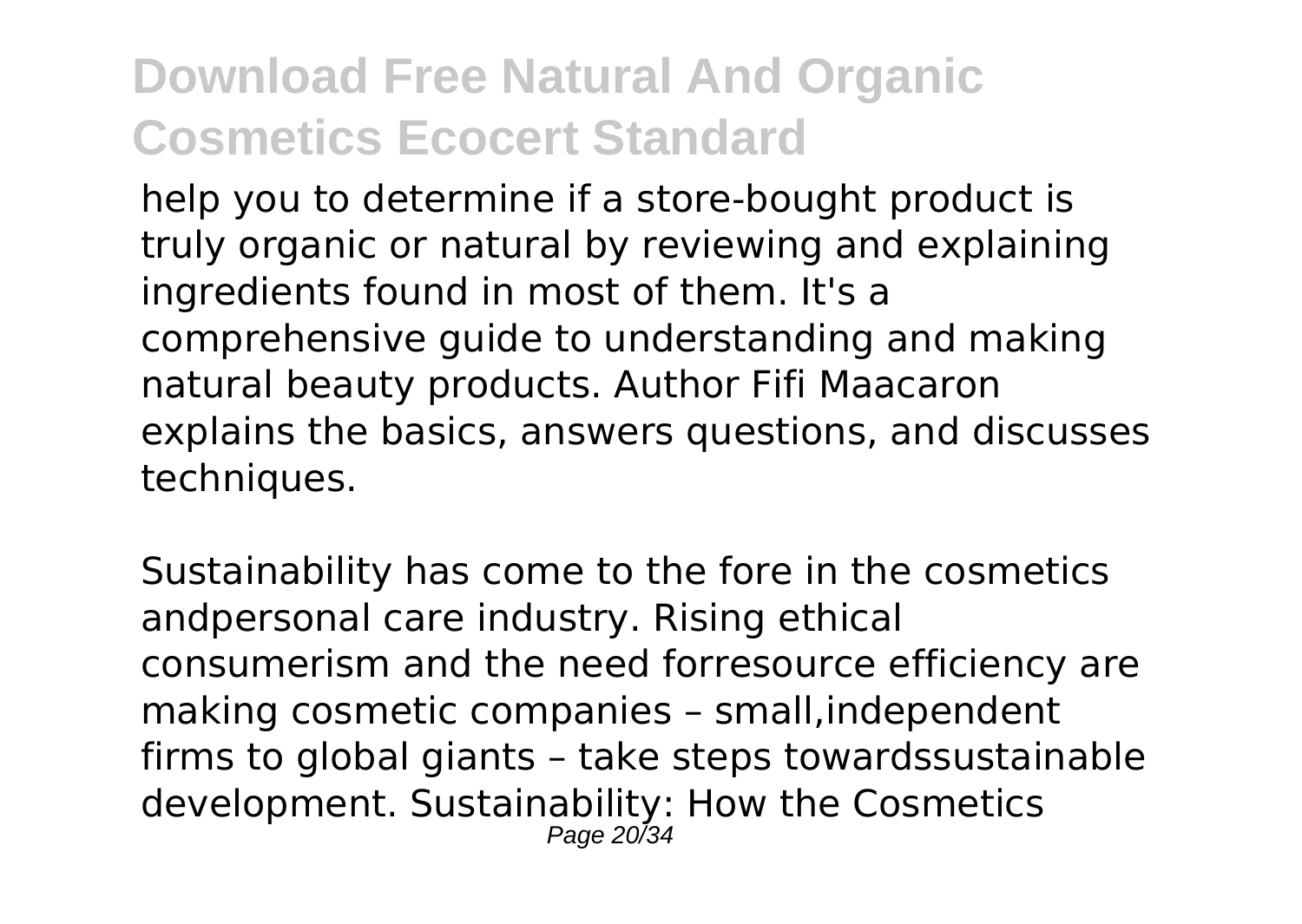Industry is Greening Updiscusses the growing importance of sustainability in the cosmeticsindustry, highlighting the various ways organisations can addressthe economic, environmental and social aspects. How can thecosmetics industry make a difference in terms of ingredients,formulations, packaging, CSR, operations, and green marketing? Topics covered include: Environmental and social impacts of cosmetic products Ethical sourcing and biodiversity Renewable energy and waste management Green formulations and ingredients Green marketing issues and consumer behaviour Green standards, certification schemes and indices in thecosmetics industry Industry experts share their Page 21/34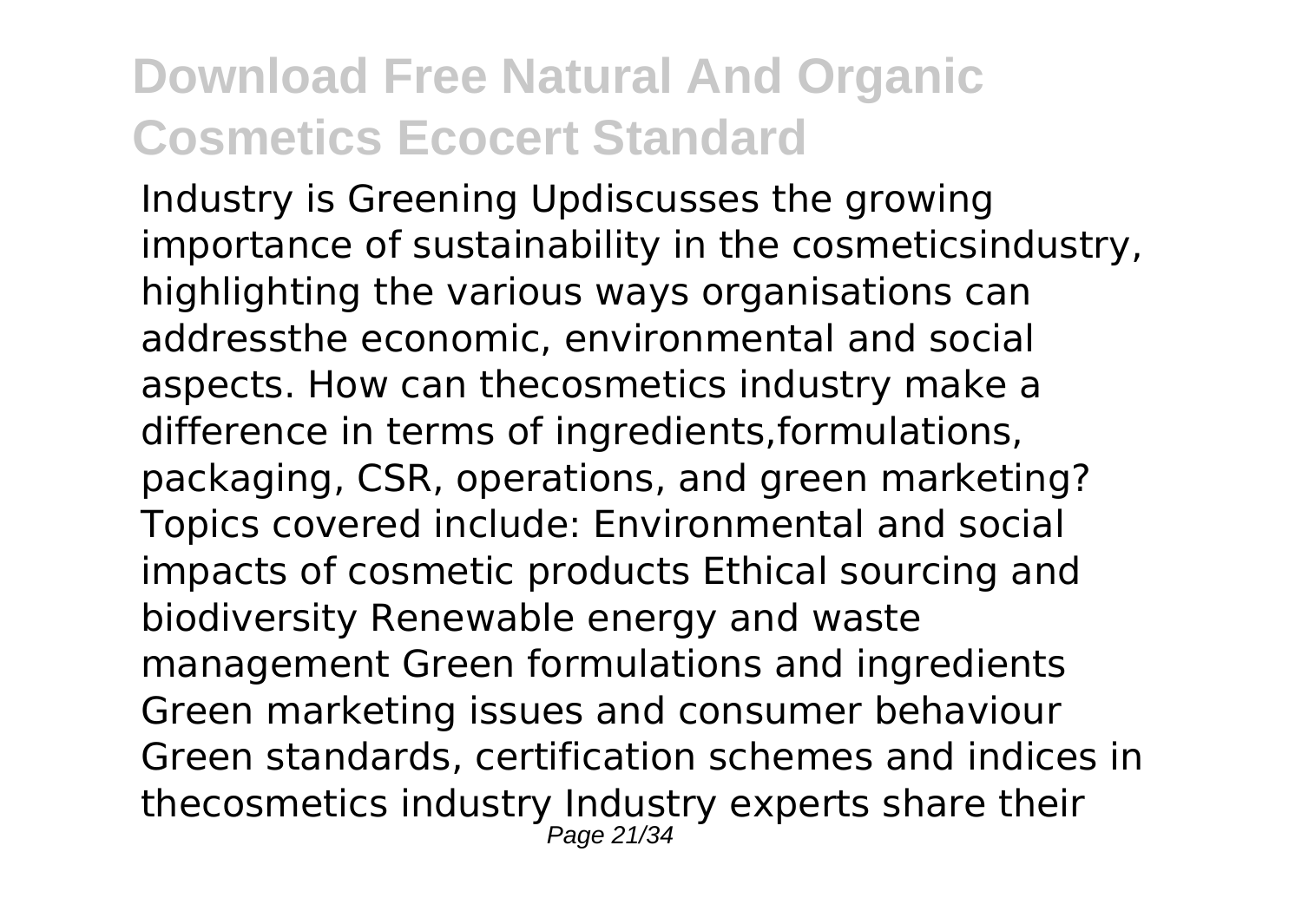experiences on how they aretackling the challenges of sustainability: from raw materialprocurements, manufacturing, business processes, to distributionand marketing to consumers. The book concludes with somefuture growth projections; what are some of the shortcomings insustainability in the cosmetics industry and what can we expect tosee in the future? Sustainability: How the Cosmetics Industry is Greening Updiscusses business and technical issues in all areas of sustainableproduct development, from sourcing ingredients, to formulation,manufacture and packaging. Covering a diverse range of subjects, this book appeals toprofessionals in many key sectors of the cosmetics and personalcare industry; cosmetic Page 22/34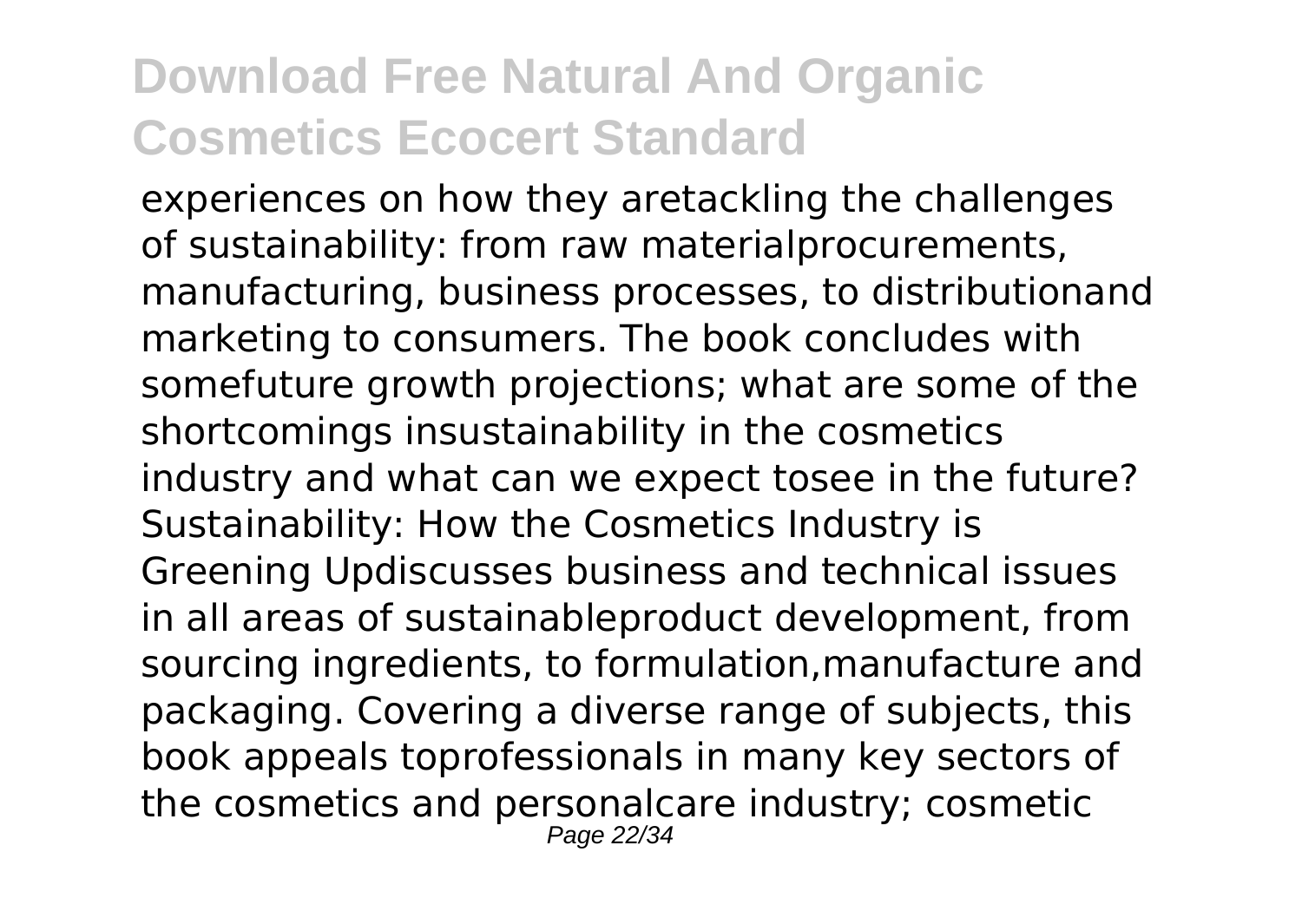chemists, formulation scientists, R&Ddirectors, policy makers, business and marketing executives. It is also of relevance to academic researchers working in cosmeticchemistry and sustainable process development.

Cosmetic manufacturers use nanoscale size ingredients to provide better UV protection, deeper skin penetration, long-lasting effects, increased color and finish quality. This approach enables the forming of nanoscale cosmetic ingredients, which can possess active components readily absorbed into the skin, Page 23/34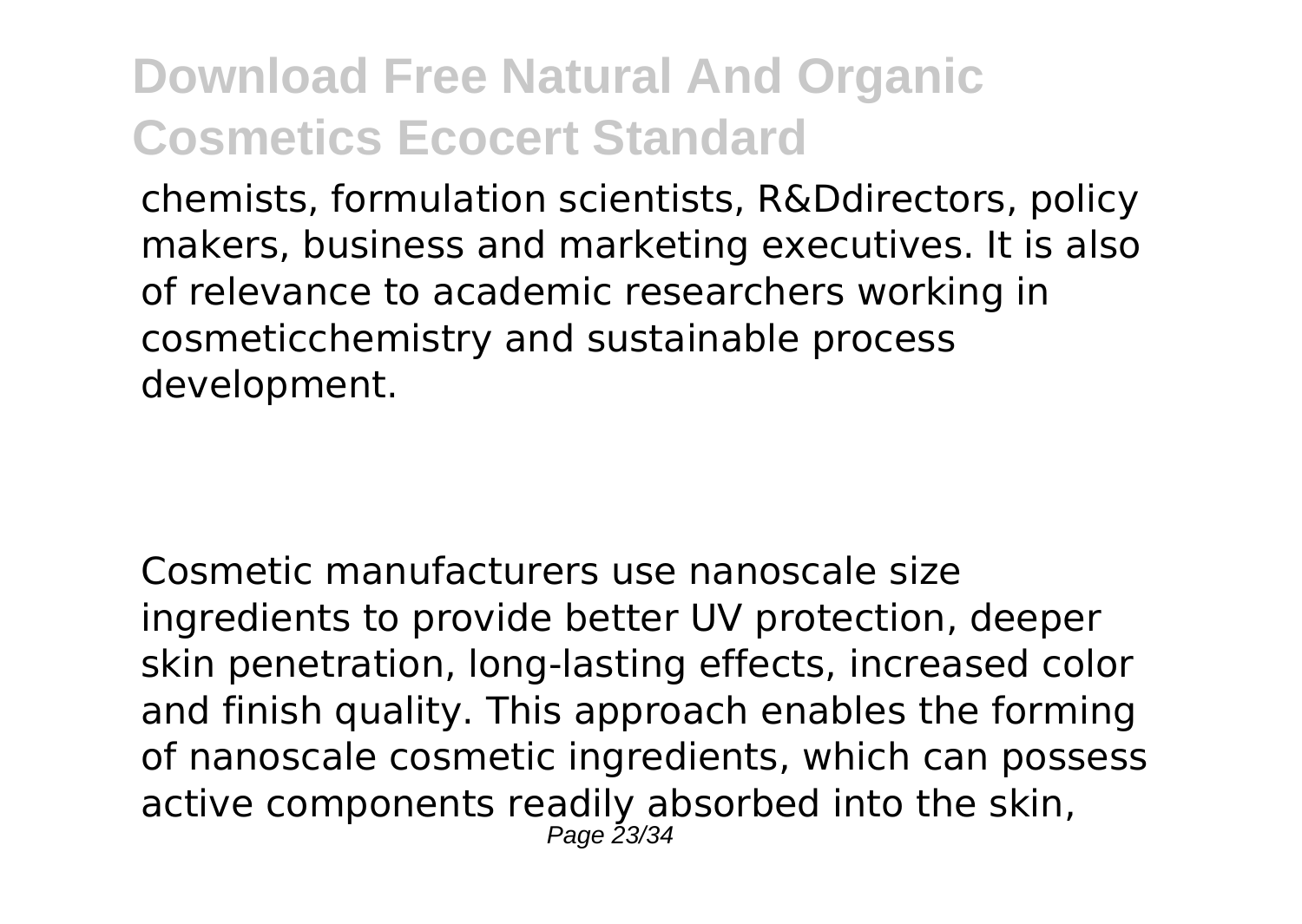repair damage easily, and promote improved product outcomes. Nanotechnology for the Preparation of Cosmetics using Plant-Based Extracts explores the various applications of nanotechnology in the cosmetic industry. Techniques for the development of cosmetic are a topic of increasing interest with widespread opportunities for potential applications in a broad range of industrial applications. The book covers a variety of techniques and processes, focusing on its potential applications in the field of skincare and makeup cosmetics. The book will cover not only conventional processes but also innovative and efficient techniques for the preparation of cosmetics exhibiting unique applications in the field. Page 24/34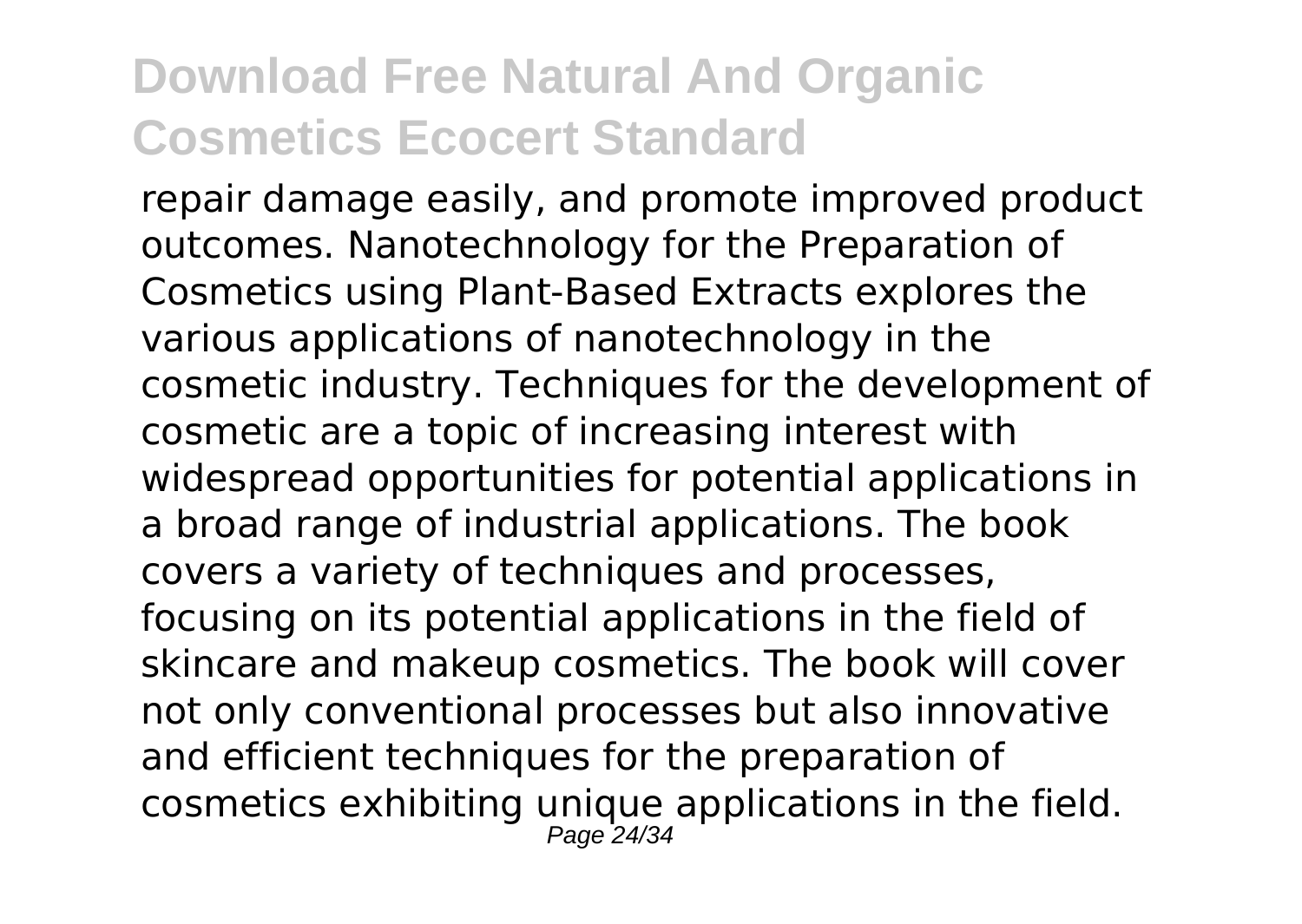Nanotechnology for the Preparation of Cosmetics using Plant-Based Extracts is an important reference source for materials scientists, engineers and pharmaceutical scientists who want to learn more about the use of cosmetics prepared through nanotechnology to achieve the materials characteristics and enhancements in the mechanism and properties of makeup and skincare. Presents techniques for the design and manufacture of highperformance skincare products using nanotechnology Demonstrates systematic approaches and investigations for the design, synthesis, characterization and applications of various plantbased extracts in order to make them effective Page 25/34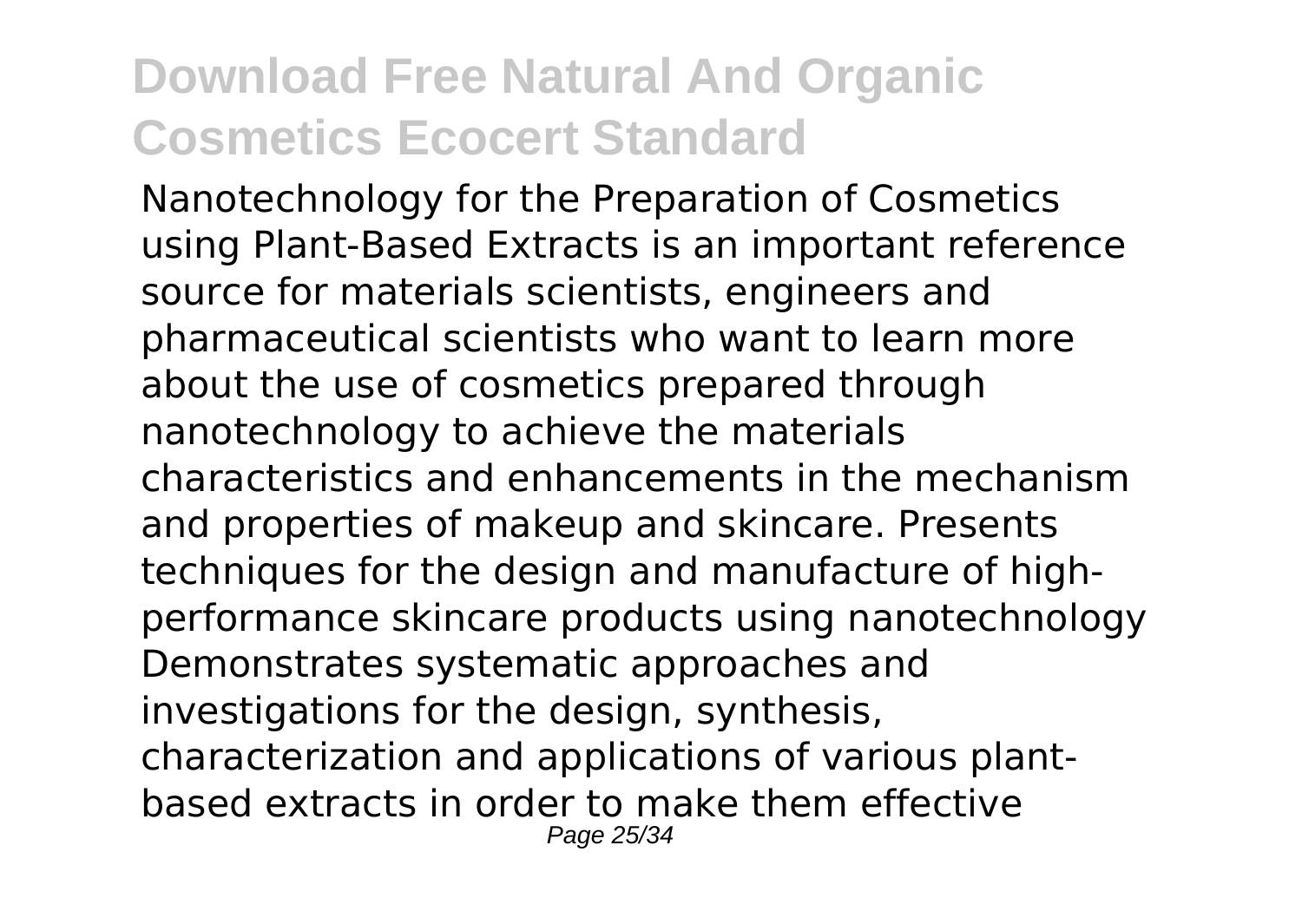ingredients for cosmetics creation Assesses the major challenges of using plant-based materials in the manufacture of cosmetic products

Are profits and sustainability compatible? This book brings unique perspectives to this key debate by exploring the history of green entrepreneurship since the nineteenth century, and its spread globally in industries including renewable energy, organic food, natural beauty, ecotourism, recycling, architecture, and finance. The book uses the lens of the extraordinary and often eccentric men and women who defied convention and imagined that business could help save the planet, rather than consume it. Page 26/34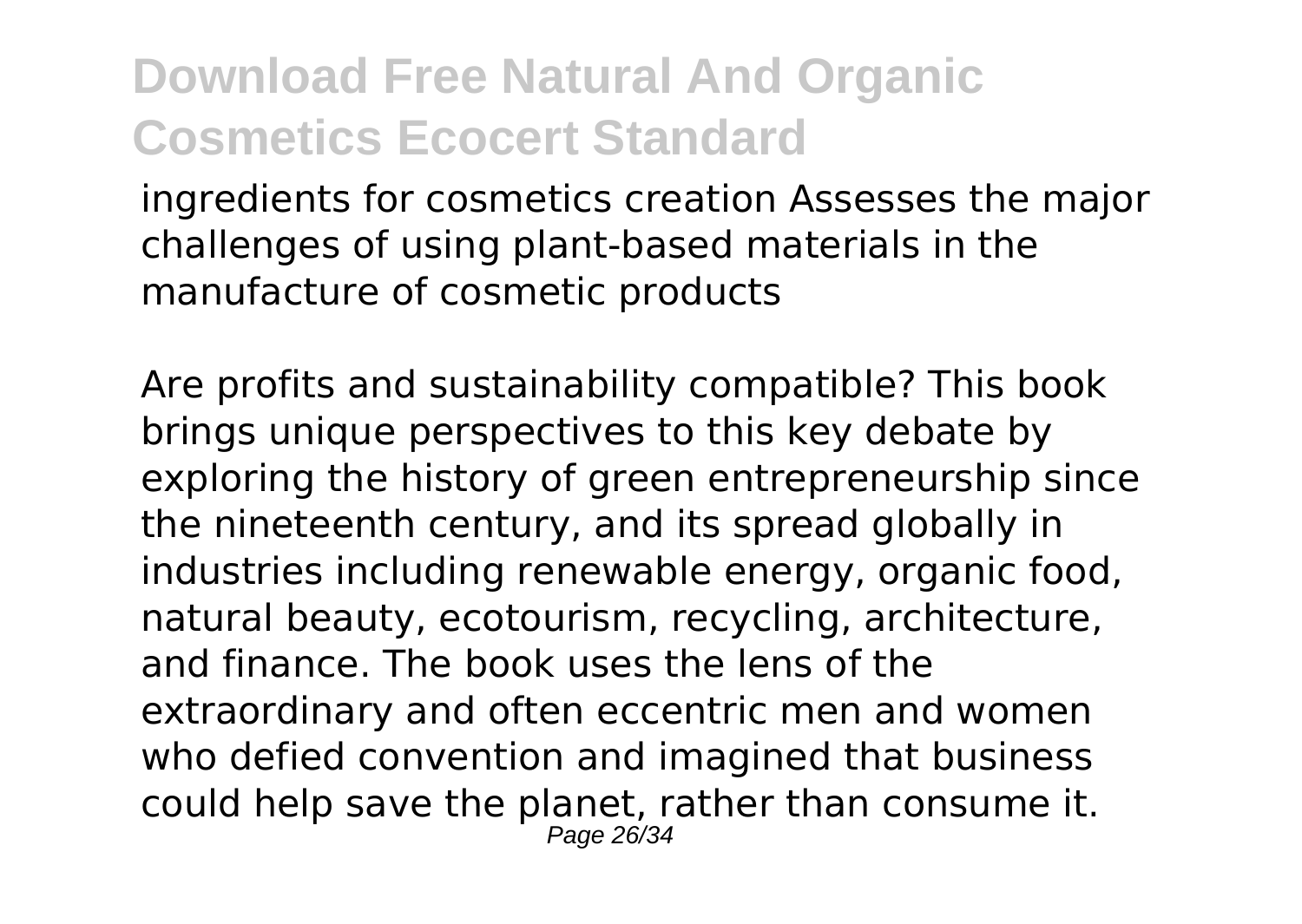The social and religious beliefs that drove many of these individuals are explored as the book looks at how they overcame huge obstacles to execute their strategies. The green entrepreneurs seen here are shown to have created new markets and industries, and driven innovations in sustainable practices, even at times when most consumers and governments marginalized the entire subject. The struggles of early pioneers appear to have been rewarded by the growth of environmental awareness among consumers, business leaders, and others in recent years, but the Earth's environmental health continues to deteriorate. If profits and sustainability have proved challenging to reconcile, the book argues that Page 27/34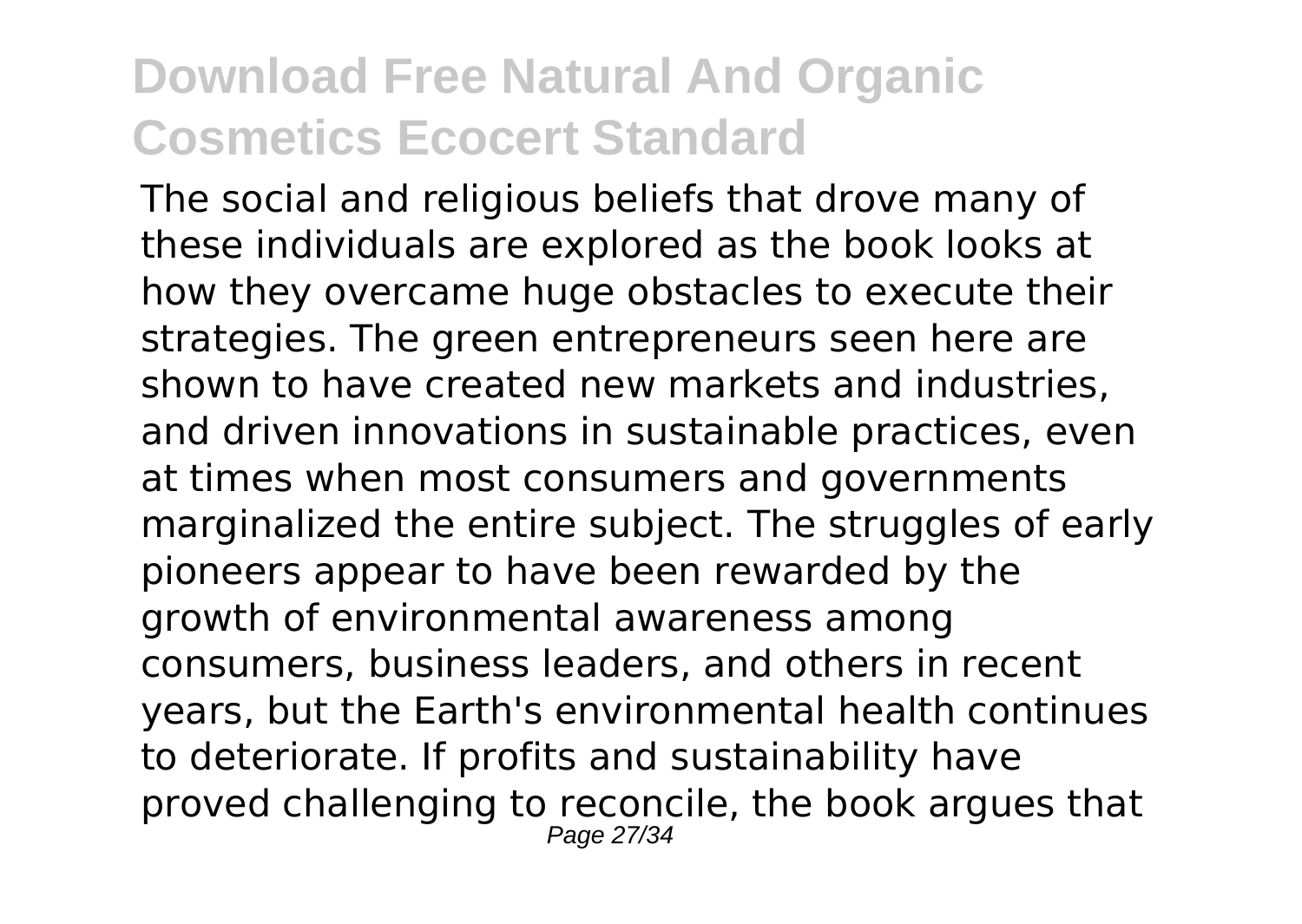one reason was how they were both defined.

Packed with pampering recipes to create your own beauty essentials for face, body, and hair. Most of us use a huge variety of beauty products on our skin and hair every day - from shower gel and shampoo to moisturizer and hand cream - but the majority of these products contain a variety of chemicals. In Natural Beauty, natural skincare and fragrance expert Karen Gilbert shows you how to make your own lotions and potions at home, using readily available, natural ingredients and easy-to-follow methods. For the face, there are moisturizers, masks and cleansers; for the body choose from scrubs and shower gels, Page 28/34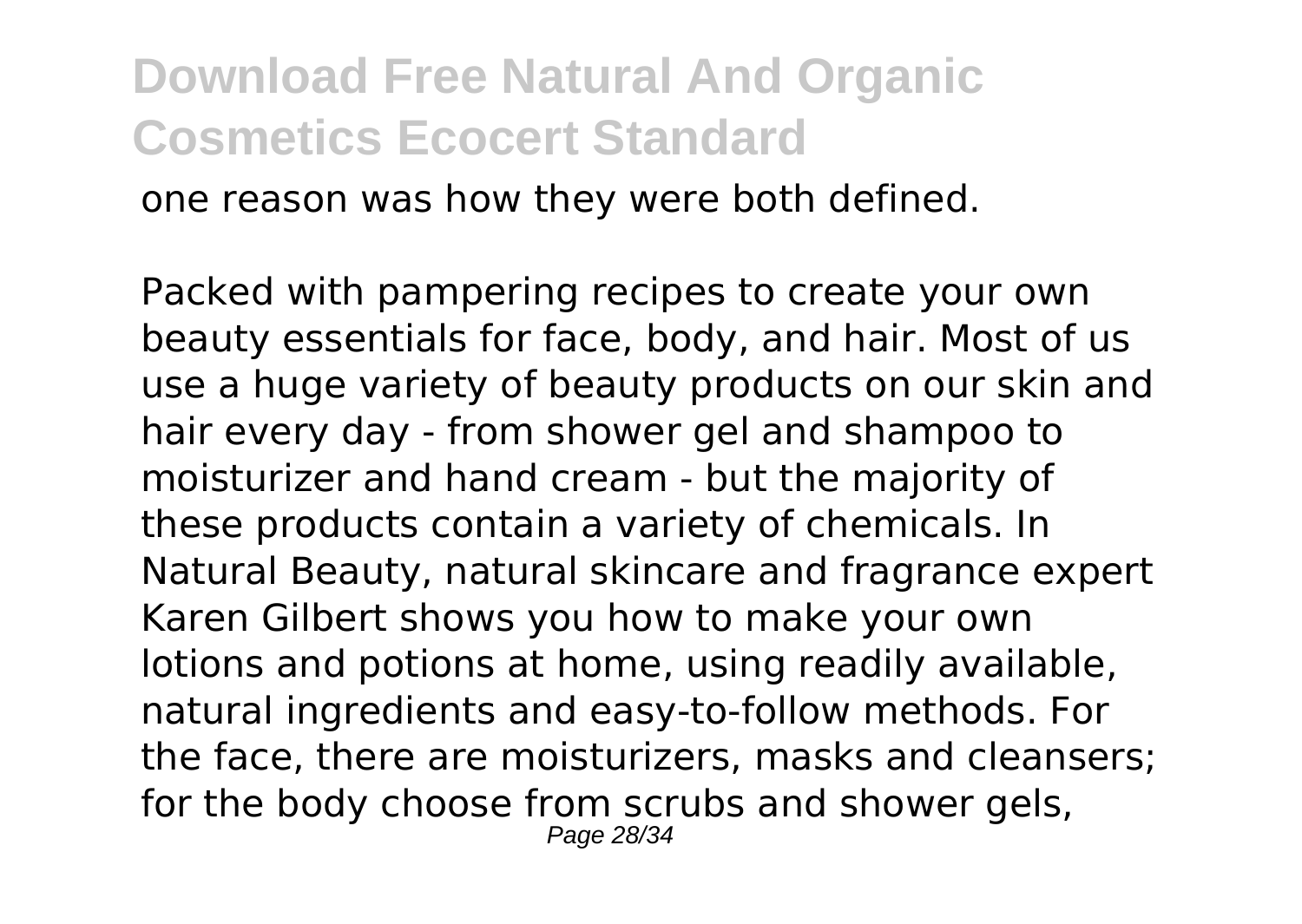soaps and body lotions. And when you need some extra-special pampering, try the recipes for lip balms, massage bars, bath oils and eye gels. So try your hand at making a neroli hydrating spritz or a macadamia and jojoba moisturizer, a mango and lime body butter or lemon and tea tree foot balm, bergamot and grapefruit wake-up wash or cocoa butter lip balm - the hardest part is choosing which of the pampering projects to try first! Each recipe has clear step-by-step photographs to guide you, and there are numerous variations to try.

After the birth of their son, Jay Sinha and Chantal Plamondon set out on a journey to eliminate plastic Page 29/34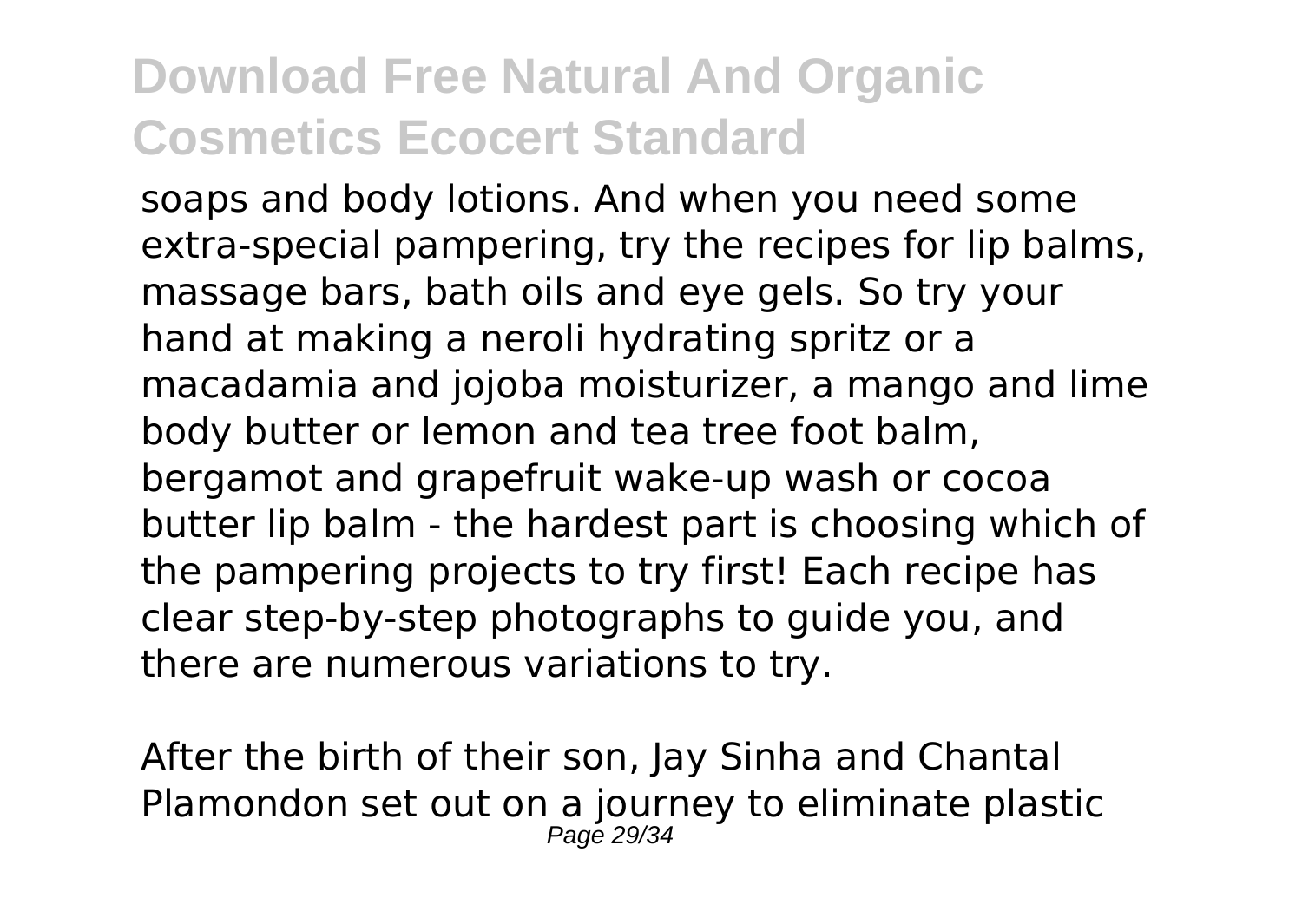baby bottles as the Canadian government moved to ban BPA. When they found it was difficult to procure glass baby bottles, Jay and Chantal made it their mission to not only find glass and metal replacements for plastic, but to make those products accessible to the public as well. Printed on FSC-certified paper and with BPA-free ink, Life Without Plastic strives to create more awareness about BPA-based products, polystyrene and other single-use plastics, and provides readers with ideas for safe, reusable and affordable alternatives. While plastic has its uses in technology, the medical and industrial sectors and some products around the home, single-use plastics may release chemicals when they come in contact Page 30/34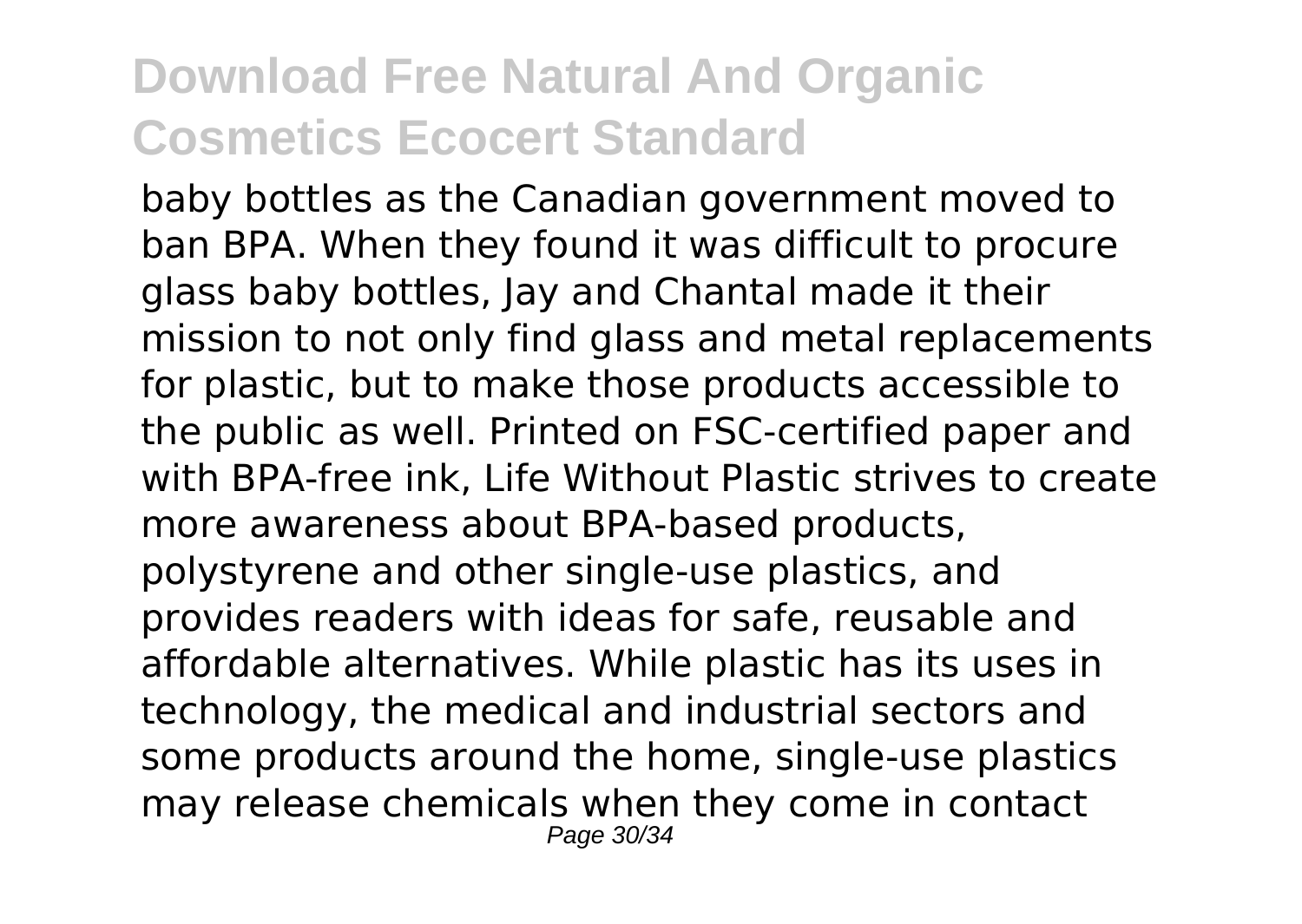with food and water. These disposable plastics are commonly used to package food and drinks as well as personal care and cleaning products. Jay and Chantal show readers how to analyze their personal plastic use, find alternatives and create easy replacements in this step-by-step guide. Get your family healthier, spread consciousness and radiate positive plastic-free energy by taking action to help the environment.

Cosmetics are the most widely applied products to the skin and include creams, lotions, gels, and sprays. Their formulation, design, and manufacturing ranges from large cosmetic houses to small private companies. This book covers the current science in Page 31/34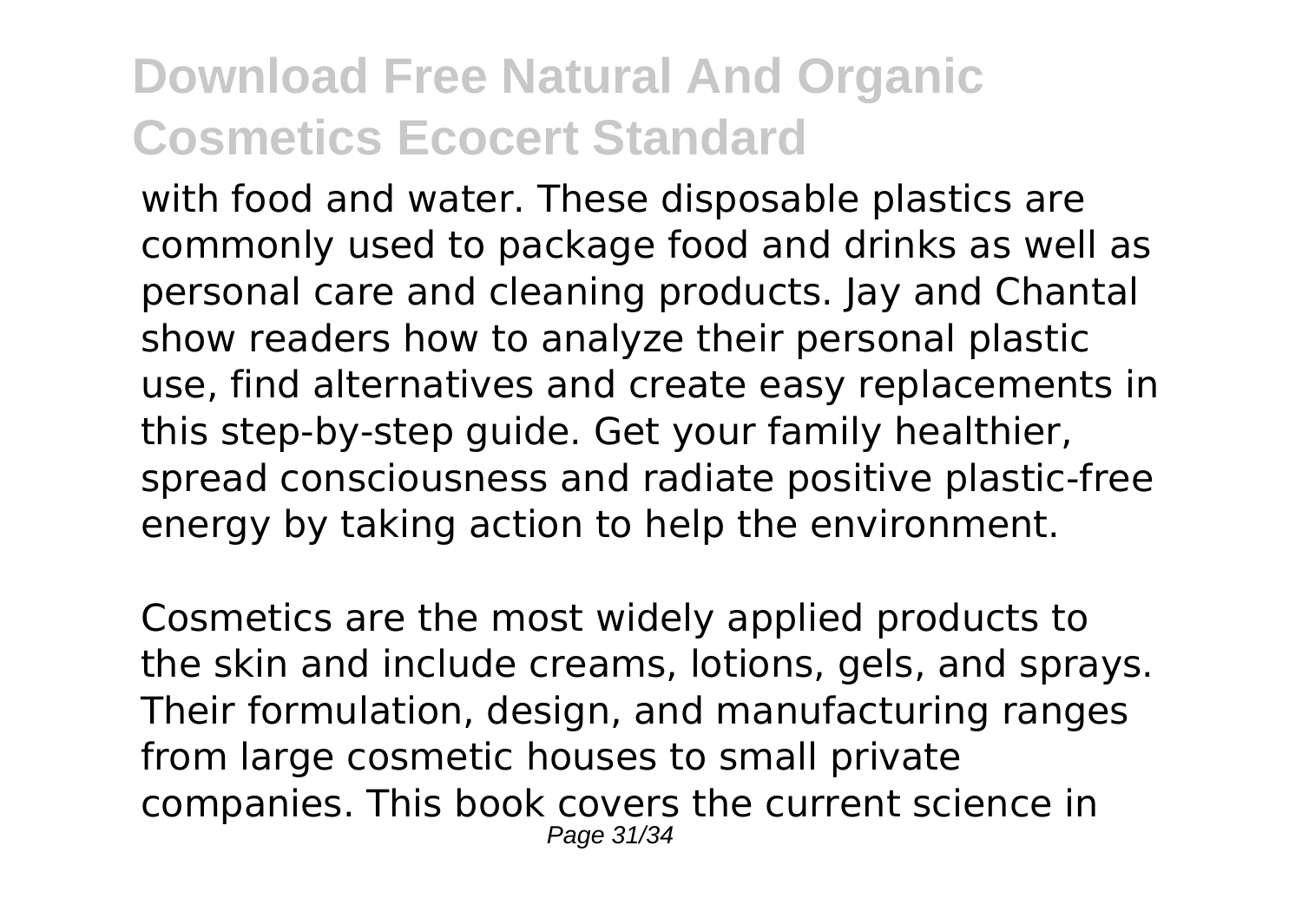the formulations of cosmetics applied to the skin. It includes basic formulation, skin science, advanced formulation, and cosmetic product development, including both descriptive and mechanistic content with an emphasis on practical aspects.

Splashy ads and commercials for personal care products are everywhere we turn, promising to keep our appearances fresh and our partners satisfied. But do consumers really know what they're applying to their faces and bodies in their quests for youth and beauty? Do they know the health risks they're taking by simply applying lipstick, face moisturizer or deodorant? Toxic cosmetics and personal care Page 32/34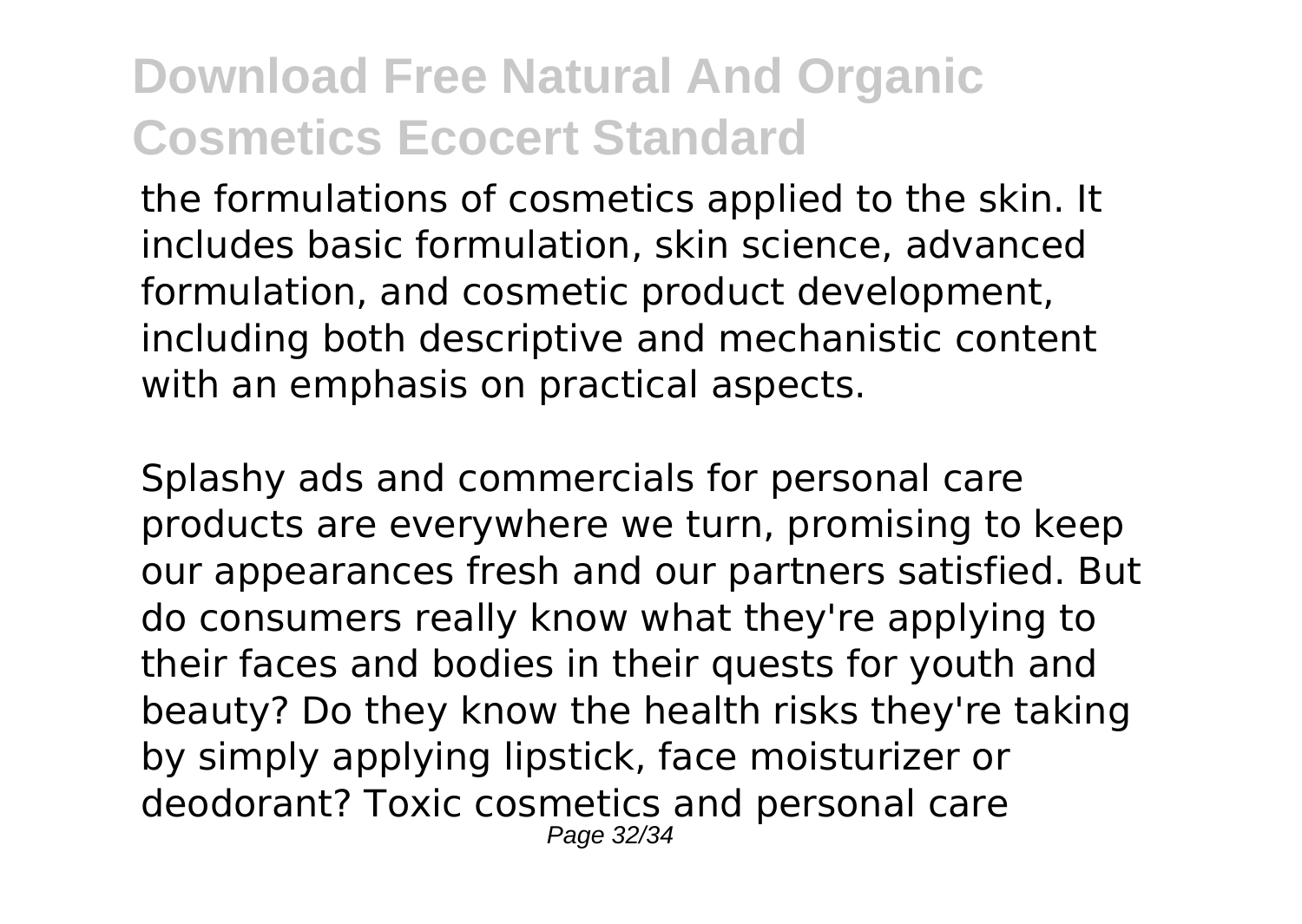products clutter the shelves at retail stores everywhere, and consumers don't know the avoidable risks they're taking by following a simple beauty regimen. Written by Dr. Samuel S. Epstein, a founder and chairperson of the Cancer Prevention Coalition, Toxic Beauty gives the lowdown on salon safety, health risks hiding in everyday products, how we put our children in danger and more. Toxic Beauty will also educate you and your family on easily implemented solutions through the use of a variety of positive alternatives. Through the help of Dr. Epstein and Toxic Beauty, you can protect yourself from the possible long-term effects of a simple beauty product.